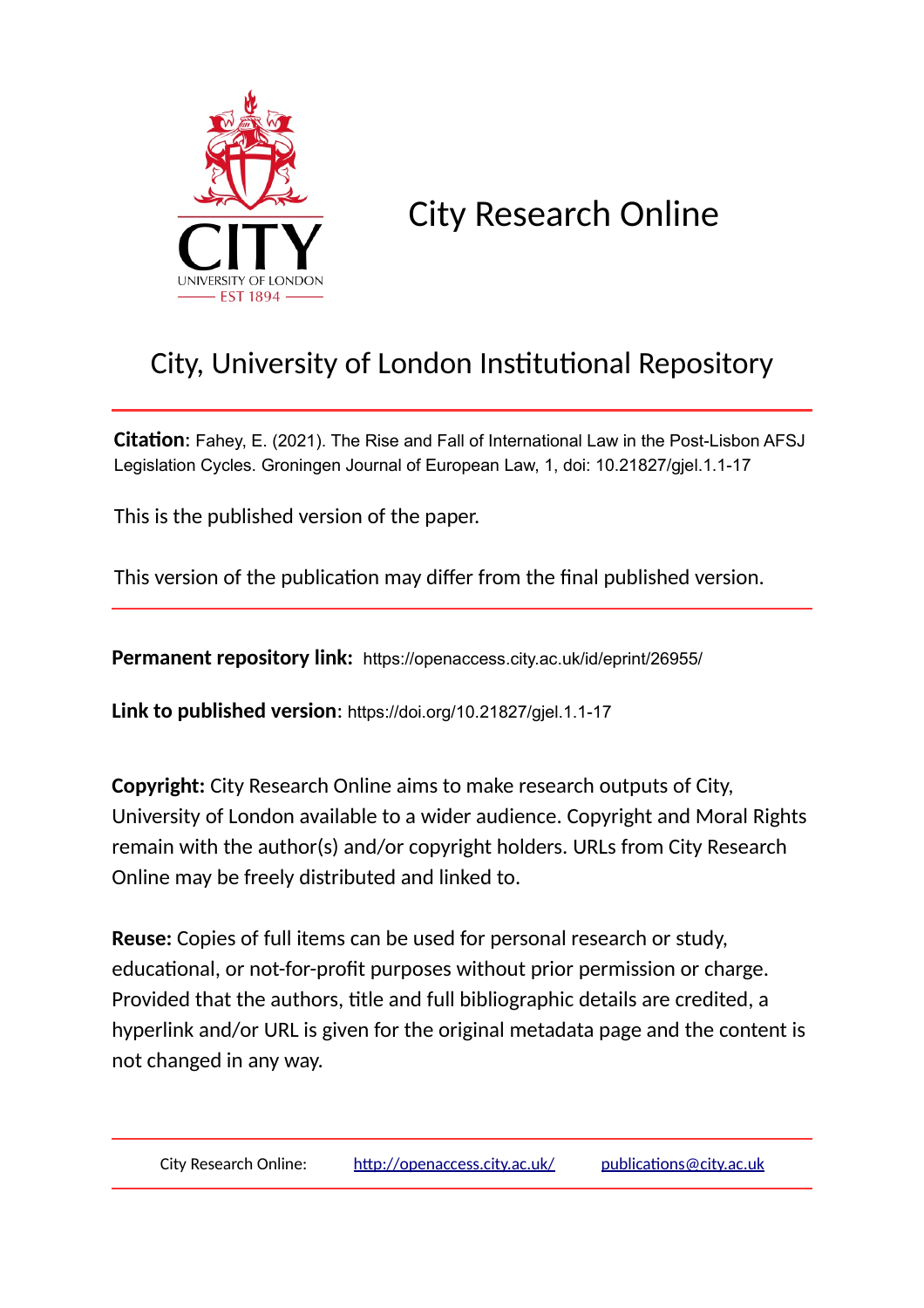## THE RISE AND FALL OF INTERNATIONAL LAW IN THE POST-LISBON AFSJ LEGISLATION CYCLES *Elaine Fahey\**

#### *ABSTRACT*

*The article focuses on the output and incidence of international law in the adopted AFSJ law-making for the period between 2009−14 and 2014−19, with particular emphasis upon asylum and immigration law. The article thus overall shows an initially rising but subsequently falling 'international' influence upon EU AFSJ directives and regulations. International law usage is significant even in times of populism or times of crisis-related law-making, particularly as to asylum and immigration law. However, the waning presence of international law also arguably indicates the development of the AFSJ as a booming legal field, where there is an operationalisation of a vast field of new actors, institutions, and systems through EU law. This account demonstrates how the EU shows a tangible intent to permit the influence of international law upon the AFSJ which supports well its general efforts to participate and engage as a global legal actor.*

#### *I. INTRODUCTION*

The Area of Freedom, Security and Justice (AFSJ), which Article 3(2) TEU sets out as an 'area', has been gradually 'regularised' over time as a legal and institutional space and has a booming legislative agenda since the entry into force of the Treaty of Lisbon, estimated to be approximately 30% of the European Union's (EU) legislative output.<sup>1</sup> It has seen extraordinary advances and developments in a short period of time. The directives in the AFSJ are new legal tools that represent its regularisation in the post-Lisbon period with respect to the field of criminal and police cooperation, replacing pre-Lisbon Framework Decisions with direct effect. Regulations generally lack implementation requirements and obviate Member State's discretion and thus constitute a significant shift in new AFSJ law-making post-Lisbon. The precise pattern by which AFSJ law-making in this new era takes effect is evolving significantly already. For example, some express surprise that regulations have recently been adopted more frequently than directives in the AFSJ, thus warranting further exploration.<sup>2</sup> The metrics for assessing legislative output tend to involve subjective assessments as to their qualities and outcomes. Yet other means of evaluation of output might also seem desirable, employing the use of data and the lens of international law upon the AFSJ, given its rise, salience and significance to EU law-making, which this account develops.

 $2$  De Capitani (n 1) 378.

<sup>\*</sup> Jean Monnet Chair in Law & Transatlantic Relations, Institute for the Study of European Law, City Law School, City, University of London. Email: Elaine.Fahey.1@city.ac.uk. The author extends her thanks to Ivanka Karaivanova for her research assistance. This research was funded by BA/Leverhulme Small Research Grant SG153203.

<sup>&</sup>lt;sup>1</sup> Emilio De Capitani, 'Progress and Failure in the Area of Freedom, Security and Justice' in Francesca Bignami (ed), *EU Law in Populist Times* (CUP 2020) 387; Renaud Dehousse and Olivier Rosenburg, 'There Has Been a Substantial Drop in EU Legislative Output Since 2010' (*LSE EUROPP*, 3 February 2015) <https://blogs.lse.ac.uk/europpblog/2015/02/03/there-has-been-a-substantial-drop-in-eu-legislative-outputsince-2010/> accessed 31 January 2021. See also Ariadna Ripoll Servent and Florian Trauner (eds), *Routledge Handbook on Justice and Home Affairs* (Routledge Publishing 2017).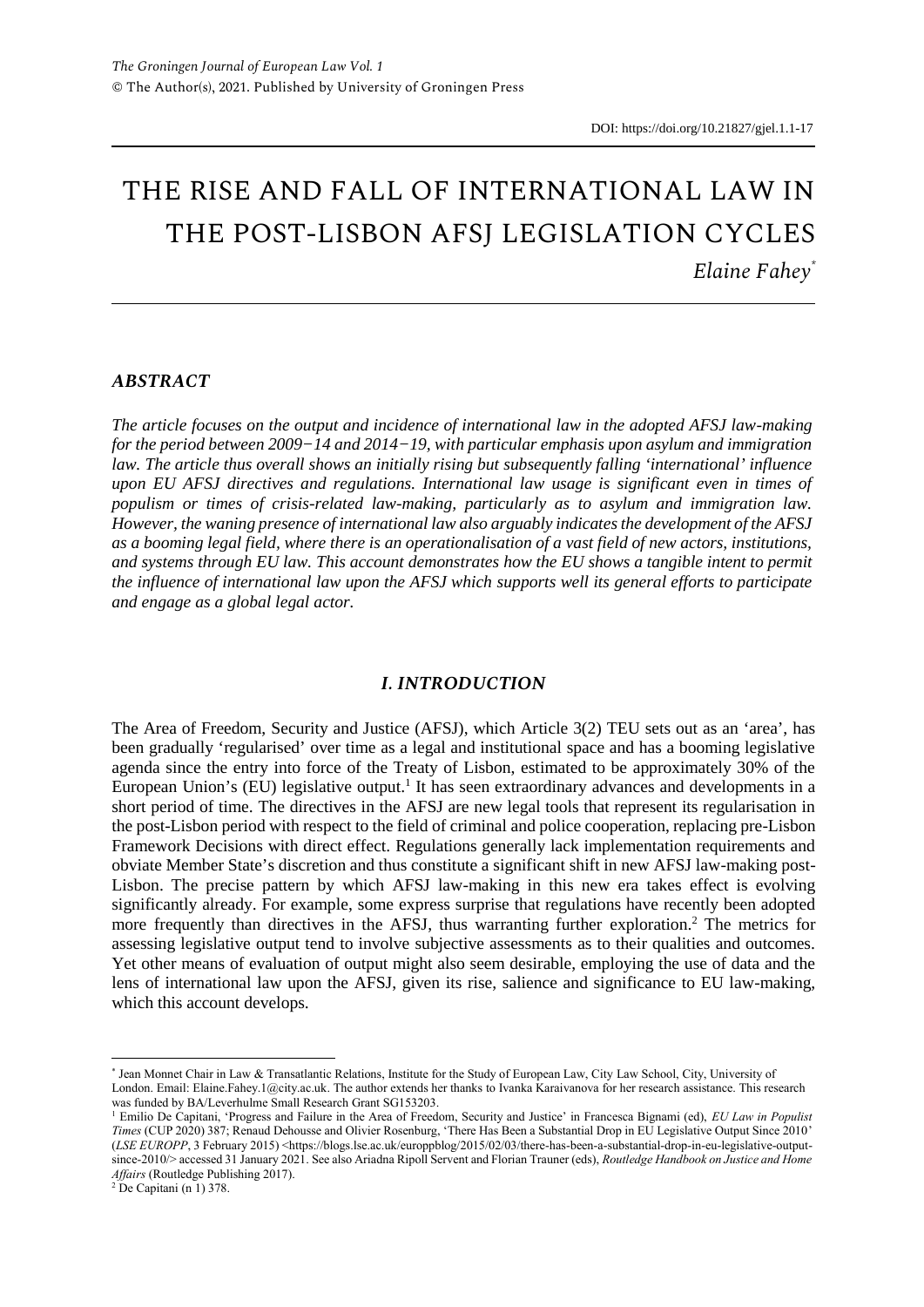Studies of authoritarian regimes and international law indicate that 'good' democratic regimes liberally use international law. $3$  There are many legal and non-legal reasons for the EU's engagement with international law and international organisations, ranging from the EU's autonomous legal standing to the need to engage with international law if it is to be an effective actor.<sup>4</sup> EU openness to international law, particularly human rights instruments, is evident when it seeks to incorporate international law developments that are *not* binding upon it or required of it as metrics of good practice, developments which are accordingly studied here Some distinguish between instruments binding on all or some EU Member States, and instruments that are non-binding in nature but have been agreed upon in multilateral fora where the EU or its Member States (or both) are represented.<sup>5</sup> What is less clear is the extent to which the legislature incorporates these norms out of a sense of *obligation* and respect for international law stemming from Articles 3(5) and 21 TEU in the ordinary internal law-making. It is uncontroversial to state that the EU increasingly often helps shape, either directly or indirectly, developments at the international level and therefore has an interest in accepting international norms it had a hand in developing. In this regard, it is shown in this account how references to international law in preambles to legislation are arguably revealing of the EU's international ambitions and objectives in an area and informative of the EU's broader ambitions. Where they are not particularly revealing of objectives, they are arguably indicative of the EU's general commitment to international law. Studying the use of international law in legislative cycles is thus revealing of broader trends. Where no international law is used is also shown to be of interest in understanding law-making cycles and the EU's commitments to and engagements with international law.

Most references to international law are used in the preamble recitals of directives and regulations, emphasising their placement as legitimating, standard-setting, or justificatory. Although they cannot take precedence over those substantive provisions, recitals can help to establish the purpose of a provision<sup>6</sup> or its scope.<sup>7</sup> The Court of Justice of the European Union (CJEU) has stated that: 'Whilst a recital in the preamble to a regulation may cast light on the interpretation to be given to a legal rule, it cannot in itself constitute such a rule.'<sup>8</sup> The Court has also noted that: 'the preamble to a [Union] act has no binding legal force and cannot be relied on as a ground for derogating from the actual provisions of the act in question or for interpreting those provisions in a manner clearly contrary to their wording [...]'.<sup>9</sup> Similar to many legal orders, recitals are used as interpretative tools in the EU legal order (as in legal orders in general for that matter) that the CJEU refers to in a restrictive manner. Recitals can help to explain the purpose and intent behind a normative instrument. They can additionally be taken into account to resolve ambiguities in the legislative provisions to which they relate.<sup>10</sup>

This article analyses the use of international law in recitals in all *adopted* AFSJ legislation and focuses in particular on the area of asylum and immigration law over two full legislative cycles in current times to better understand output. The article thus compares directives and regulations in this period as the two main legal instruments used in these cycles. The focus here is on law-making from a legal perspective, examining the outcome of AFSJ law-making and international agreement sources used in the recitals of the preambles of adopted instruments focussing upon 1) broader AFSJ trends and then 2) trends in the sectoral field of asylum and immigration law.

This paper explores the incidence how the EU uses international law across a large-scale.<sup>11</sup> It does this through the preamble of regulations and directives because they act as a key focal point for use. The paper also considers the EU's participation or relations to the international law instrument used. The informalisation of EU external migration law is one of the most significant developments of recent times,

<sup>&</sup>lt;sup>3</sup> Tom Ginsburg, 'Authoritarian International Law?' (2020) 114 AJIL 221.

<sup>4</sup> Jed Odermatt and Ramses Wessel (eds), *Research Handbook on the European Union and International Organizations* (Edward Elgar 2019) 16.

<sup>&</sup>lt;sup>5</sup> See generally Jan Wouters, Jed Odermatt and Thomas Ramopoulos, 'Worlds Apart? Comparing the Approaches of the European Court of Justice and the EU Legislature to International Law' in Marise Cremona and Anne Thies (eds), *The European Court of Justice and External Relations Law - Constitutional Challenges* (Hart Publishing 2014). Cf. Mario Mendez, 'The Application of International Law by the Court of Justice of the European Union' in Curtis Bradley (ed), *The Oxford Handbook of Comparative Foreign Relations Law* (OUP 2019).

<sup>6</sup> Case C-173/99 *The Queen v Secretary of State for Trade and Industry, ex parte Broadcasting, Entertainment, Cinematographic and Theatre Union (BECTU)* [2001] EU:C:2001:356, paras 37–39.

<sup>7</sup> Case C-435/06 *C* [2007] EU:C:2007:714, paras 51⎼52.

<sup>8</sup> Case 215/88 *Casa Fleischhandels-GmbH v Bundesanstalt für landwirtschaftliche Marktordnung* [1989] EU:C:1989:331*,* para 31.

<sup>9</sup> Case C-136/04 *Deutsches Milch-Kontor GmbH v Hauptzollamt Hamburg-Jonas* [2005] EU:C:2005:716, para 32.

<sup>&</sup>lt;sup>10</sup> i.e. A recital cannot displace the operative provisions of a legal instrument.

<sup>&</sup>lt;sup>11</sup> Martha Finnemore and Kathryn Sikkink, 'International Norm Dynamics and Political Change' (1998) 52 IO 887.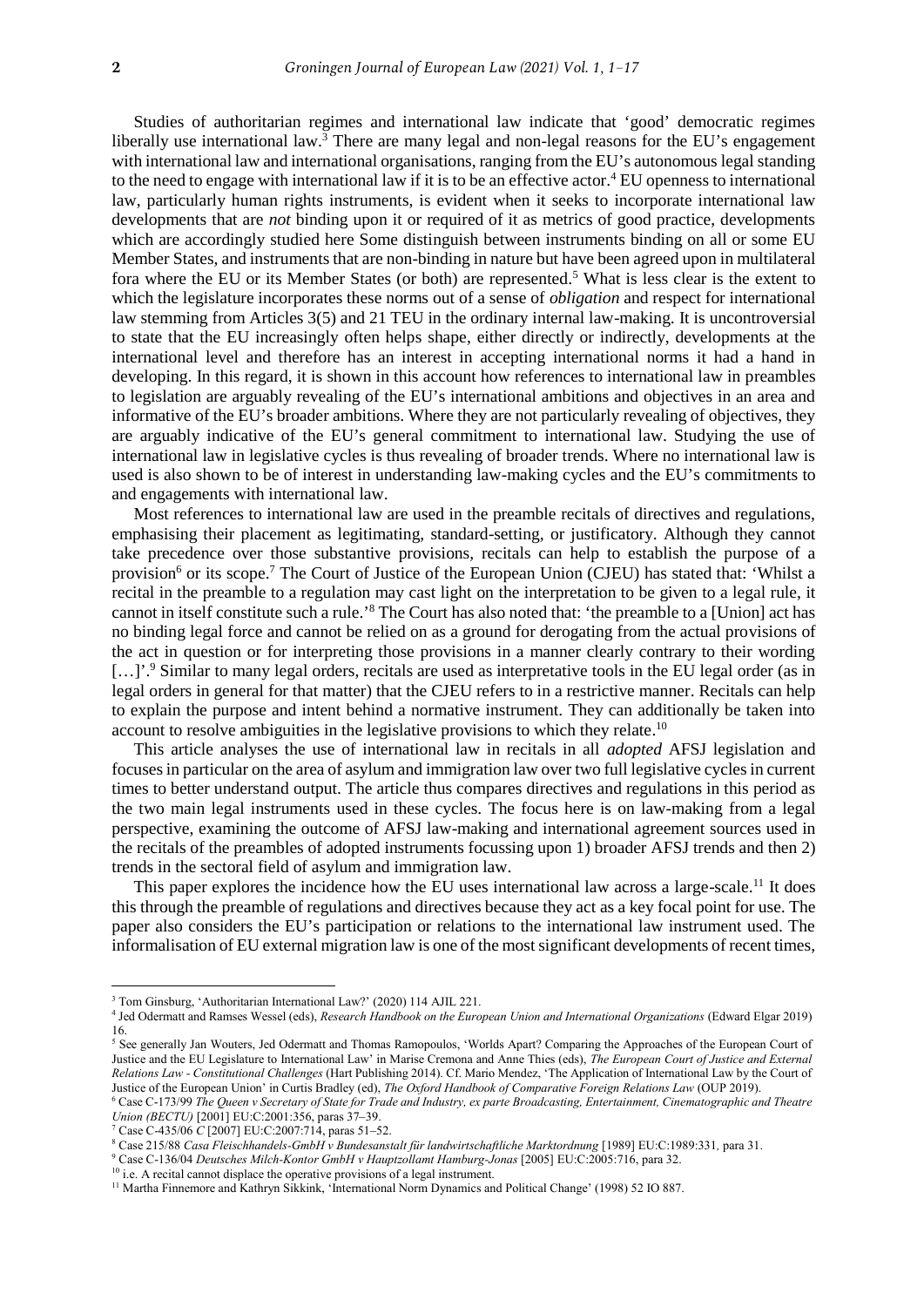where soft law measures are controversially used, from the EU-Turkey Statement to the Joint Way Forward on Afghanistan,<sup>12</sup> with the result of putting measures beyond judicial review and beyond institutional checks, with significant questions for the rule of law, compliance with international law and human rights.<sup>13</sup> As a result, the use of international law in *internal* EU asylum and immigration law becomes of much more salience, as much as AFSJ law, particularly where it is not per se required, in charting engagement with, for example, good law-making practice.

The article further gives context to the legislative cycle by examining the place of the EU in international organisations relating to the international law that it cites in its laws. It seeks to make this connection because the EU has increasingly appeared in recent years to constitute a distinctive global actor, as one of the last 'internationalists' standing.<sup>14</sup> The EU is committed in Article 21 TEU to being 'internationalist' as a matter of law, which is commonly (legally) understood to mean strictly adhering to international law, multilateralism, and promotion of 'good' global governance. However, the EU treaties give notoriously little guidance on how international law should be applied within the EU legal order.<sup>15</sup> As a result, legal scholarship usually considers the balance of how 'open' or 'friendly' the CJEU is to international law relative to the legislature.<sup>16</sup> However, it seems timely to evaluate metrics of international law *within* EU law-making across institutional actors focussing, for instance, on the legislature. The article thus considers the context of international law being used by the EU legislature internally by also examining the external role of the EU in international organisations and instruments externally. Sector-specific literature on EU legislative practice with regard to international law appears understudied as to the AFSJ general and specific output e.g. in asylum and immigration law over two cycles post-Lisbon.<sup>17</sup> It can thus contribute to the emerging literature on the role of the 'external in EU internal law-making.<sup>18</sup>

This article will show how the use of international law *rose or increased* steadily in first-cycle regulations but *fell* suddenly in the second cycle. The account will show that these trends are largely borne out the area of asylum and immigration law. The article thus overall shows an initially *rising but subsequently falling* international law influence upon EU AFSJ directives and regulations. Although it attempts to expose a reduction in the international law influence in AFSJ law-making, it is not a uniform narrative. On the one hand, international law usage appears significant even in times of populism or times of crisis-related law-making, particularly as to asylum and immigration law. The assumption that in such domains there might accordingly be *less* open to international law is not per se accurate, as this account will show. However, the waning presence of international law also arguably indicates the development of the AFSJ as a booming legal field, where there is an operationalisation of a vast field of new actors, institutions, and systems through EU law. Here, new 'autonomous' EU systems and actors are key, not necessarily mimicking or downloading international systems, instead advancing a highly sophisticated yet far-reaching EU direction.<sup>19</sup> International law assists in tracing the nuances of this unfolding law-making.

Section II tracks 'On Numbers: Adopted Regulations and Directives 2009−14; 2014−19' and outlines the rising number of regulations, overtaking directives and their content. Section III examines 'On Areas of Law and Adopted Legislation and International law', setting out shifts per cycle and per instrument, Section IV discusses the 'Themes of Rising and Declining International law and internationalisation within Directives', outlining broad themes arising in directives and international law across the two cycles, and Section V discusses 'EU participation in international law of the AFSJ: on the "outside-in"

<sup>1</sup> <sup>12</sup> EU–Turkey Statement of 18 March 2016 (2016) <http://www.consilium.europa.eu/en/press/press-releases/2016/03/18-eu-turkeystatement/> accessed 31 January 2021; 'Joint way forward on migration issues between Afghanistan and the EU', adopted by Commission, 'Decision on the signature on behalf of the European Union' (Decision) C (2016) 6023 final.

<sup>13</sup> E.g. Ramses Wessel, 'Normative Transformations in EU External Relations: the Phenomenon of "Soft" International Agreements' (2020) 44 WEurPol 72; Elaine Fahey, 'Hyper-legalisation and Delegalisation in the AFSJ: on Contradictions in the External Management of EU Migration' in Sergio Carrera, Juan Santos Vara and Tineke Strik (eds), *Constitutionalising the External Dimensions of EU Migration Policies*  in Times of Crisis: Legality, Rule of Law and Fundamental Rights Reconsidered (Edward Elgar 2019).

 $4$  Karen Smith, 'The European Union in an Illiberal World' (2017) 116(788) CHist 83.

<sup>&</sup>lt;sup>15</sup> Piet Eeckhout, *EU External Relations Law* (OUP 2011).

<sup>16</sup> Wouters, Odermatt and Ramopoulos (n 5). See generally, Marise Cremona and Anne Thies (eds), *The European Court of Justice and* 

*External Relations Law - Constitutional Challenges* (Hart Publishing 2014), Introduction, 1⎼15.

<sup>&</sup>lt;sup>17</sup> De Capitani (n 1); Evangelia (Lilian) Tsourdi, 'In the Emerging Architecture of EU Asylum Policy: Insights into the Administrative Governance of the Common European Asylum System' in Bignami (n 1).

<sup>18</sup> Christina Eckes, EU Powers under External Pressure: How the EU's External Actions Alter its Internal Structures (OUP 2019).

<sup>&</sup>lt;sup>19</sup> Valsamis Mitsilegas, 'Autonomous Concepts Diversity Management and Mutual Trust in Europe's Area of Criminal Justice' (2020) 57 CMLRev 45.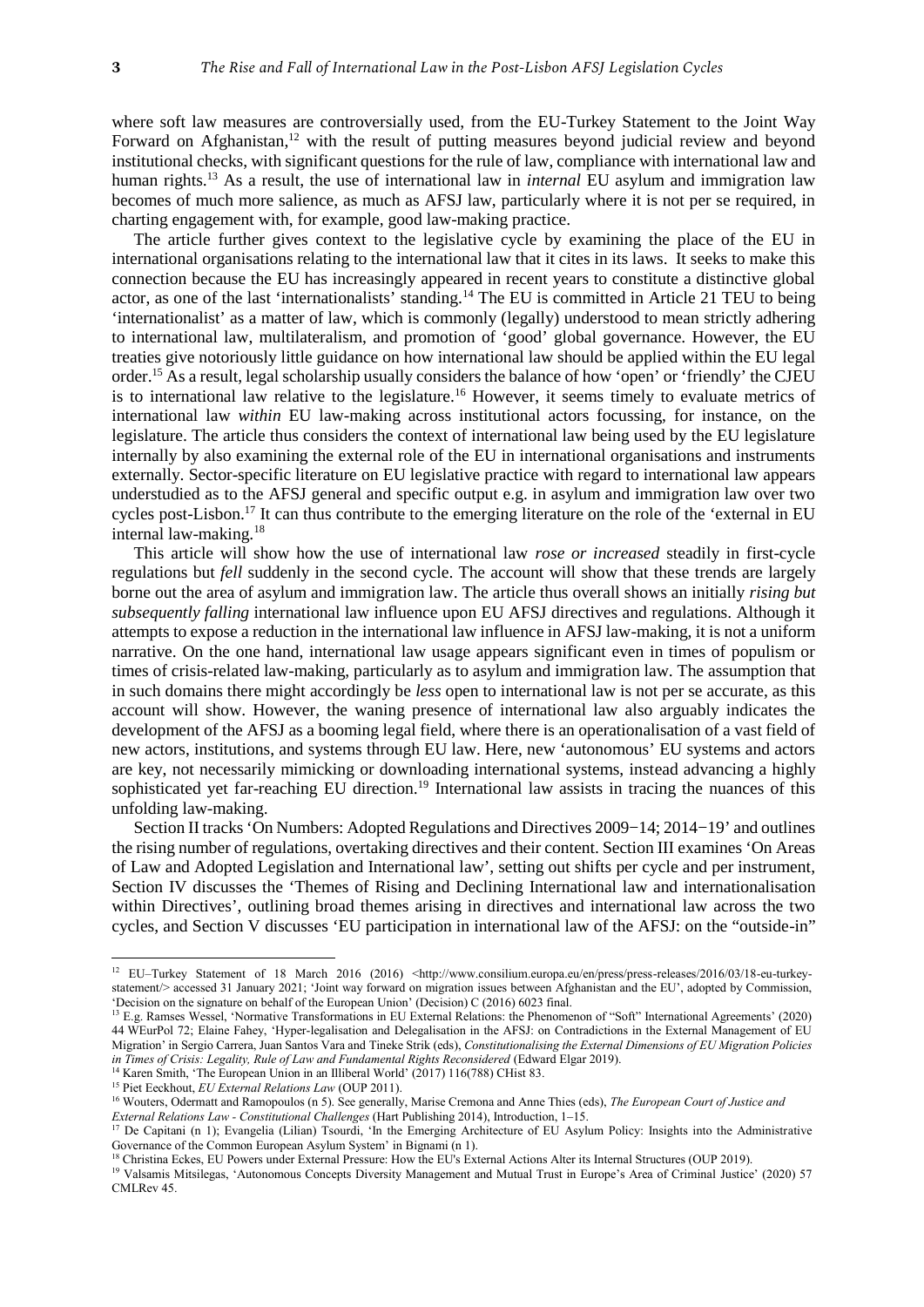and the "inside-out"' considering the place of the EU in international agreements and entities referenced in EU law, followed by Conclusions. The account thus provides overall trends and focuses upon both broader AFSJ and also more sectoral trends in asylum and immigration law with respect to the EU's role in the international law cited.

## *II. ON NUMBERS: ADOPTED AFSJ DIRECTIVES AND REGULATIONS 2009−14; 2014−19*

| <i>THE OD TEMPLOID COLUM</i> |                   |                    |                             |                                        |  |  |  |
|------------------------------|-------------------|--------------------|-----------------------------|----------------------------------------|--|--|--|
|                              | <b>Directives</b> | <b>Regulations</b> | <b>Directives</b><br>to PIL | <b>Refs</b> Regulations Refs<br>to PIL |  |  |  |
| Cycle 1                      | 19                | 35                 | 24                          | 19                                     |  |  |  |
| Cycle 2                      | 20                | 62                 | 9                           | 21                                     |  |  |  |
| Total                        | 39                | 97                 | 33                          | 40                                     |  |  |  |

### **AFSJ legislation total**

#### **Asylum and immigration law**

|         | <b>Directives</b> | <b>Regulations</b> | <b>Directives Refs Regulations Refs</b><br>to PIL | to PIL |
|---------|-------------------|--------------------|---------------------------------------------------|--------|
| Cycle 1 |                   | Q                  |                                                   |        |
| Cycle 2 |                   | 26                 |                                                   | 21     |
| Total   | Q                 | 35                 |                                                   | 33     |

*Quantity of AFSJ legislation 2009-2014; 2014-2019 (Directives and Regulations) & references (abbreviated as 'refs') to public international law instruments (PIL).*

*Source: Author's own compilation based on official documents, Eur-lex website, literature (data up-todate as of 30 November 2020)*

The Eur-lex Legislation Directory was employed as the primary research tool for the time periods from 1 December 2009 to 1 July 2014 and 1 July 2014 to 1 July 2019. This time period was delimited to capture the first and second full post-Lisbon legislative cycle using legal basis, outlined below in detail.<sup>20</sup> Overall, nineteen AFSJ directives were adopted in the first post-Lisbon cycle, and 35 AFSJ regulations were adopted in the same period. Twenty AFSJ directives and 62 AFSJ regulations were adopted in the second post-Lisbon legislative cycle, from 2014 to 2019, in which regulations again overtook directives as the main instrument of the AFSJ legislative cycles. From the numbers above, the number of Directives has not actually decreased, but that there was an overall increase in legal instruments as a whole in the second cycle, the access of which has been occupied by Regulations. This regularisation of the domain through this specific instrument (i.e. a regulation) is notable in a legal field marred by competence issues unequally resting between the EU and Member States. A regulation arguably amounts to a clearer line to negotiate legally, unlike a directive, which can attempt for either minimum *or* maximum harmonisation and includes national discretion. During recent decades, EU Member States have increased their efforts in the fight against terrorism, organised crime, and illegal immigration, all of which have gradually developed a cross-border dimension, accentuated by the dismantling of internal border controls. Many recent AFSJ legislative developments appear to bypass the national security exception from EU competence (Article 4(2) TFEU) through legislating for inter-operability of new EU databases. The AFSJ has been swiftly integrated into transnational governance in times of crisis.<sup>21</sup> This

 $^{20}$  A full list of legislation is on file with the author. Repealed legislation and implementing regulations are excluded.

<sup>&</sup>lt;sup>21</sup> Francesca Galli, 'Interoperable Databases: New Cooperation Dynamics in the EU AFSJ?' (2020) 26 EPL 109.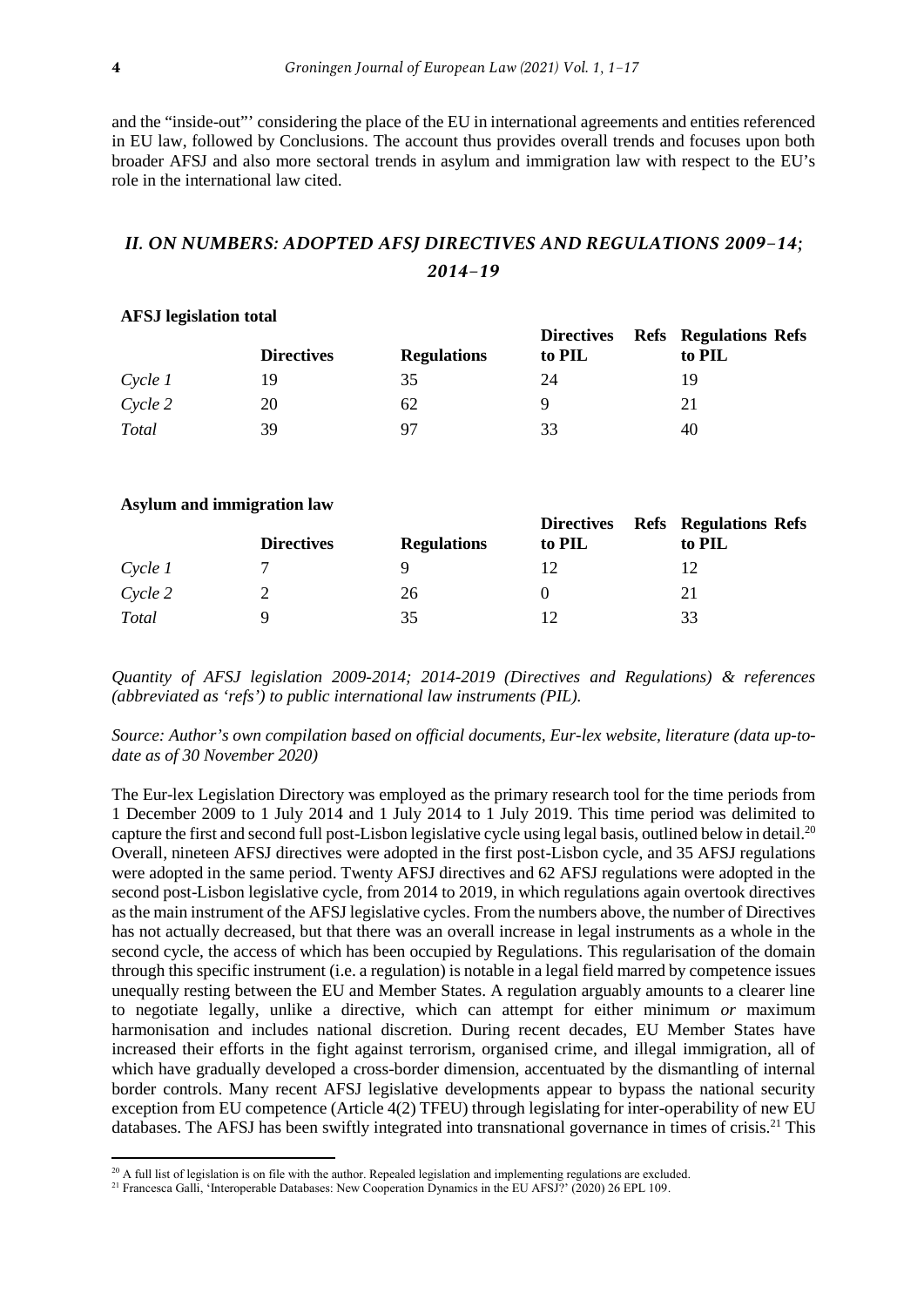shift thus represents a very clear direction to the EU's legislative outputs over the two cycles and is a significant development in studying law-making trends. One other explanation of output is that several potentially significant directives were not *adopted* because of political deadlock, particularly as to asylum and immigration law, but this is not explored further here for reasons of space and capacity to engage with its rationale.

Overall, there were 67 (33 in directives, 40 in regulations) references to international law in adopted legislation in the 2009−14 and 2014−19 AFSJ legislative cycles. However, much context needs to be placed on such figures. There were 7 directives and 9 regulations in asylum and immigration law adopted in the first legislative cycle 2009-2014 and 2 directives and 26 regulations adopted in the second legislative cycle 2014-2019, thereby clearly mirroring overall trends outlined above as to the rising place of regulations in the AFSJ.

What can be said here firstly as to broader AFSJ cycle trends is that the tendency to invoke international law towards the end of the first legislative cycle also increased. Hence, there was a distinct rise in the number of regulations throughout the legislative cycle and a corresponding rise in the number of references to international law. However, as the above data demonstrates, there has been a dramatic drop-off in the amount of international law cited in the AFSJ Regulations in the second legislative cycle. One means to explain this trend is to consider that it is noteworthy that regulations overtook directives as the main instrument of use in the second cycle. It will be shown here that regulations are increasingly used to create autonomous EU concepts (e.g. actors, programmes, agencies, etc.) in order to operationalise the AFSJ *without reference* to international law. This accentuates the EU's own autonomous agenda, not showing any dependency or necessity to engage with international law, shifting significantly throughout the cycle more broadly but also more specifically in the area of asylum and immigration law. This development is analysed further in Section IV.

## *III. ON AREAS OF LAW AND ADOPTED LEGISLATION IN INTERNATIONAL LAW*

#### **A. Areas of Adopted AFSJ Directives in the 2009−14 cycle**

The AFSJ directives of the 2009−2014 legislative cycle can be loosely and informally grouped into distinct themes – namely, accused and victims' rights, fighting serious crime/terrorism, third-country nationals/asylum, and immigration and data-transfer related areas, relating to the broader official fields of human mobility and protection of borders, Common Asylum Policy, EU Migration Policy and Criminal Justice policy. Matters related to third-country nationals are the most common,<sup>22</sup> whilst the accused and victims' rights agenda forms a close second thereto.<sup>23</sup> Their concentration indicates the breadth of the legislative agenda in newer areas of legal competence as well as its political salience. The selection of directives over regulations in these fields indicates a concern with Member State's autonomy as to matters traditionally at the heart of national sovereignty, for example, procedural and substantive criminal law. It can also be stated that Articles 82(2) and 83 TFEU only allow for directives to be used as a legal basis.<sup>24</sup> Overall, as indicated above, the number of AFSJ directives increased throughout the cycle, similarly to regulations, but not to the same degree. A significant increase in the number of asylum

<sup>&</sup>lt;sup>22</sup> Directive 2014/36 on the conditions of entry and stay of third-country nationals for the purpose of employment as seasonal workers [2014] OJ L94/375; Directive 2011/98 on a single application procedure for a single permit for third-country nationals to reside and work in the territory of a Member State and on a common set of rights for third-country workers legally residing in a Member State [2011] OJ L343/1; Directive 2011/95 on standards for the qualification of third-country nationals or stateless persons as beneficiaries of international protection, for a uniform status for refugees or for persons eligible for subsidiary protection, and for the content of the protection granted [2011] OJ L337/9; Directive 2013/32 on common procedures for granting and withdrawing international protection [2013] OJ L180/60; Directive 2013/33 laying down standards for the reception of applicants for international protection [2013] OJ L180/60.

<sup>&</sup>lt;sup>23</sup> Directive 2010/64 on the right to interpretation and translation in criminal proceedings [2010] OJ L280/1; Directive 2012/29 establishing minimum standards for victims of crime [2012] OJ L315/57; Directive 2012/13 on the right to information in criminal proceedings [2012] OJ L142/1; Directive 2011/99 on the European Protection Order [2011] OJ L338/2.

<sup>24</sup> Annegret Engel, *The Choice of Legal Basis for Acts of the European Union: Competence Overlaps, Institutional Preferences, and Legal Basis Litigation* (Springer 2018) 53–58. See also Kertulli Lingenfelter, 'The boundaries between the EU and Member States' competences in criminal matters: reflections on post-Lisbon developments' in Ricardo Pereira, Annegret Engel, and Samuli Miettinen (eds), *The Governance of Criminal Justice in the EU: Transnationalism, Localism and Public Participation in an Evolving Constitutional Order* (Edward and Elgar Publishing 2020).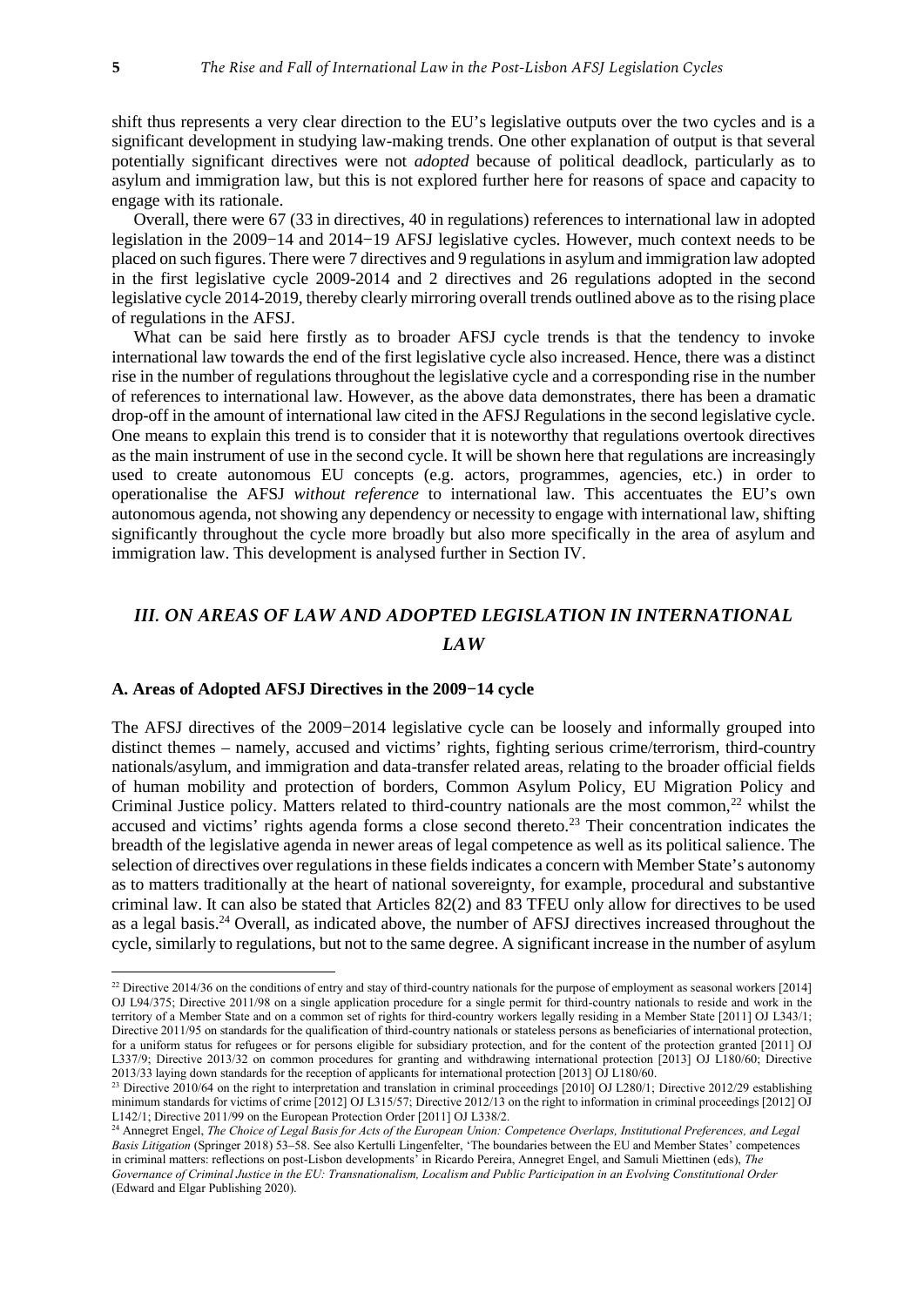and immigration law directives and regulations appears at the very end of the legislative cycle, also steadily increasing in number by year, consistent with temporal data on the EU's refugee 'crisis' although absolute precision about this time period is complex and highly contestable.<sup>25</sup> It also has a simpler example - a lot of legislation at the end of the cycle is explained by the fact that it takes several years for legislation to get adopted and political momentum to adopt it before the end thereof.

The Geneva Convention, United Nations (UN) Protocol to Prevent, Suppress and Punish Trafficking in Persons (Palermo Protocol) and the UN Convention on the Protection of the Rights of the Child are cited in Directive 2011/36 on trafficking,  $26$  the EU's first criminal law directive. The Geneva Convention, UNHCR and UN Convention on the Rights of the Child are cited in Directive 2013/32 on common procedures for granting and withdrawing international protection.<sup>27</sup> The UN Convention on the Rights of the Child and Protocols and the Palermo Protocol are the key international law instruments cited in the far reaching Directive 2011/92 on combating sexual abuse and sexual exploitation of children and child pornography.<sup>28</sup> The Geneva Convention and UN Convention on the Rights of the Child are cited in Directive 2013/33 laying down standards for the reception of applications for international protection<sup>29</sup> and the Geneva Convention, UN Convention on the Rights of the Child and UN Charter are all cited particularly extensively and in unusually specific detail in Directive 2011/95 on standards for the qualification of third-country nationals or stateless persons as beneficiaries of international protection.<sup>30</sup>

In the area of asylum and immigration law in the 2009-2014 legislative cycle, there were 7 Directives (using a broad diversity of legal basis of  $78(2)$ ,  $78(2)(d)$ ,  $78(2)(f)$ ,  $79(2)$ ,  $82(2)$ ,  $83(1)$  TFEU) as to trafficking, qualifications for asylum, third country national legal workers, international protection procedure, reception (asylum), third country nationals (corporate transfers and season workers), i.e. regular migration, thus using a broad spectrum of legal tools. In the 7 Directives, there were 12 references to international law: referencing many broadly accepted international instruments, i.e. with broad membership amongst the Member States and internationally, i.e. the Geneva Convention, UN Convention on the Rights of the Child and International Labour Organisation (ILO), Convention No. 29 Forced/ Compulsory Labour. There were thus few asylum and immigration directives, mainly as to irregular migration and few references to international law.

#### **B. Areas of Adopted AFSJ Directives in the 2014−19 cycle**

The directives of the 2014−19 legislative cycle can similarly be grouped loosely or informally into distinct themes, namely, accused and victims' rights; fighting serial crime/terrorism; third-country nationals/asylum and immigration. Matters relating to crime and terrorism are the most numerous, followed by accused and victims' rights, and the shift away from the dominance of third-country nationals/asylum/immigration is particularly noticeable. However, there is a noticeable upswing also in 'law and order' legislation as the EU battled perceptions of increasing crime, and justice- and terrorismrelated 'crises', and turned more towards preventive security.<sup>31</sup>

The UN Convention on the Elimination of all Forms of Discrimination against Women is used in Directive 2012/29 to establish minimum standards on the rights, support, and protection of victims of crime.<sup>32</sup> Here, we witness an effort to broadly embed the salience of international law across EU AFSJ directives in the EU's first Criminal Law Directive (Directive 2011/36 on trafficking) and also the EU's pioneering victims' rights agenda.<sup>33</sup> To a similar effect, one of the directives citing the *most* international

<sup>32</sup> Directive 2012/29; Directive 2012/13; Directive 2011/99.

 25. I.e., Directive 2014/36; Directive 2014/41 regarding the European Investigation Order in criminal matters [2014] OJ L130/1; Directive 2014/42 on the freezing and confiscation of instrumentalities and proceeds of crime in the European Union [2014] OJ L127/39; Directive 2014/57 on criminal sanctions for market abuse (Market Abuse Directive) [2014] OJ L173/179; Directive 2014/62 on the protection of the Euro and other currencies against counterfeiting by criminal law [2014] OJ L151/1; Directive 2014/66 on the conditions of entry and residence of third-country nationals in the framework of an intra-corporate transfer [2014] OJ L157/1.

<sup>&</sup>lt;sup>26</sup> Directive 2011/36 on preventing and combating trafficking in human beings and protecting its victims [2011] OJ L101/1, recitals 8, 9, 10. <sup>27</sup> Directive 2013/32, recitals 3, 25, 33.

<sup>&</sup>lt;sup>28</sup> Directive 2011/93 on combating the sexual abuse and sexual exploitation of children and child pornography [2011] OJ L335/1, recitals 1, 5, 6, 23.

 $29$  Directive 2013/33, recitals 3, 9, 15.

<sup>&</sup>lt;sup>30</sup> Directive 2011/95, recitals 3, 18, 22, 23, 24, 29, 31, 33.

<sup>&</sup>lt;sup>31</sup> See Valsamis Mitsilegas, 'The Preventive Turn in European Security Policy: Towards a Rule of Law Crisis?' in Bignami (n 1).

<sup>&</sup>lt;sup>33</sup> See Valsamis Mitsilegas, *EU Criminal Law after Lisbon: Rights, Trust and the Transformation of Justice in Europe* (Hart Publishing 2016) 160⎼70.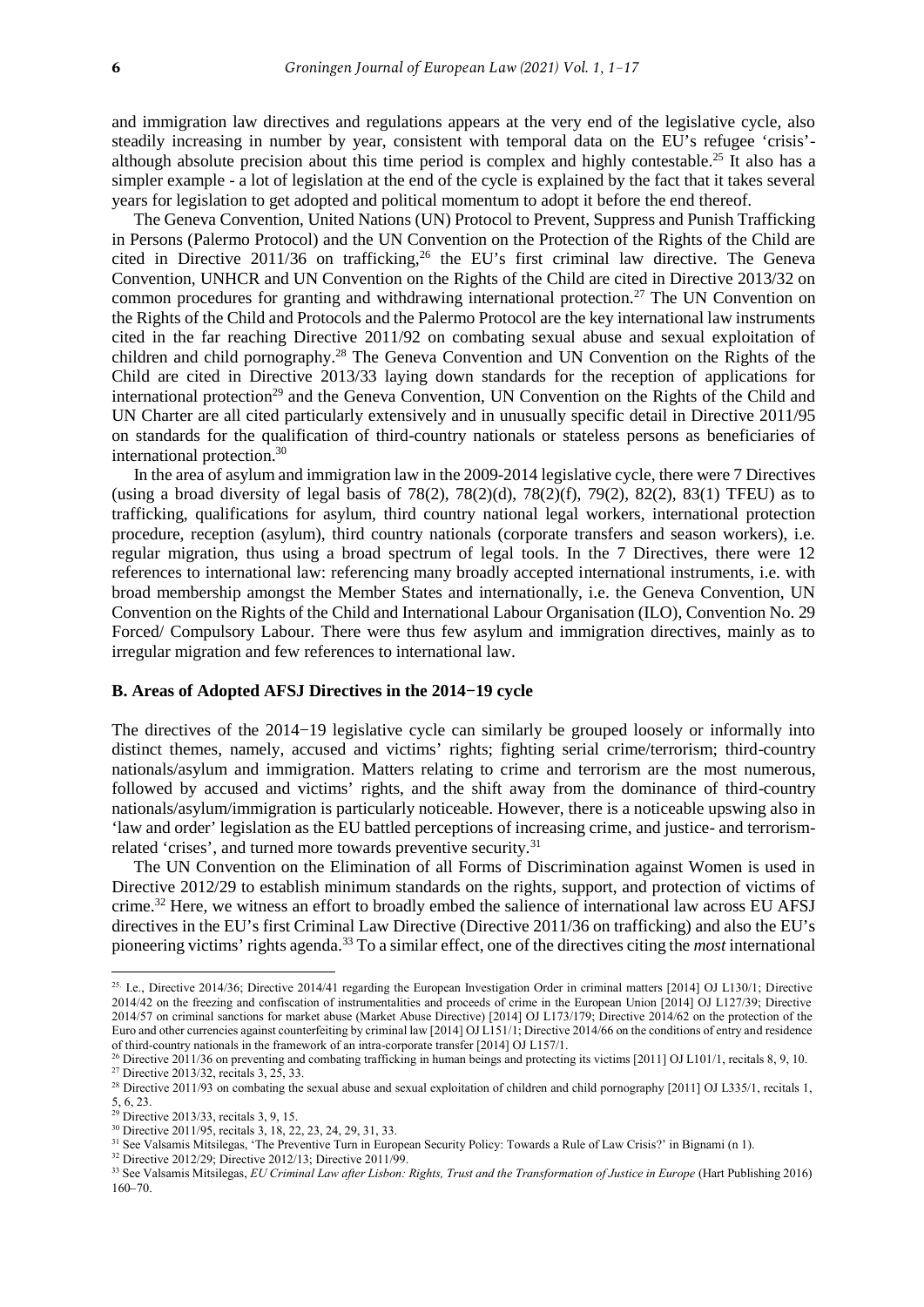law is the Directive on the Presumption of Innocence (Directive 2016/343), citing the International Covenant on Civil and Political Rights, Universal Declaration of Human Rights, and UN Convention against Torture. It arguably provides evidence of the EU 'downloading' significant international law that its Member States are all party to in innovative law-making on the victims of crime, explored further in Section IV.

There is also a continuation of the operationalisation of the AFSJ in the second cycle with the development of many new EU actors, systems, and institutions. A small number of recent directives indicate a much more minor role for systematisation of a policy field through directives rather than regulations. For example, Directive 2019/884 notably contains no international law despite the development of a European Criminal Records Information System (ECRIS-TCN) for third-country nationals. To achieve a similar effect, Directive 2019/997 establishes an EU Emergency Travel Document System, without any reference to international law. The highly procedural nature of such directives, perhaps similar to other directives adopted later, signifies the evolution of the 'form' of directives in the AFSJ. As outlined above in the introduction, this arguably constitutes evidence of the EU developing autonomous actors and concepts, whilst granting Member States leeway in the development of the AFSJ. Ultimately, however, the two recent AFSJ cycles testify to a broader usage of regulations across the board and directives as more exceptional instruments.

In 2014-2019, there were very few directives, with a considerable drop from the already limited number in the first cycle, with 2 Directives in the area of asylum, immigration and border control (using the legal basis of: Articles 79 and 82(1) TFEU) as to third country national (entry/ residence for research, education), exchange information third country national criminal records (ECRIS). In the 2 Directives, there were zero references to international law as outlined above. This decline will be considered further in Section IV.

#### **C. Areas of Adopted AFSJ Regulations in the 2009−14 cycles**

Regulations in this cycle are dominated by what can be informally labelled systems, borders, visas, civil procedures, criminal justice, and third-country nationals. There was a significant emphasis on asylum and immigration law-related matters in the first-cycle regulations. In several asylum and immigration law regulations of 2010 relating to long-stay visas, a European Asylum Support Office (EASO) and third-country national visa exemptions at a key point in the EU migration crisis, there is only 1 reference to leading international law agreements, i.e. the Geneva Convention in the EASO Regulation.<sup>34</sup> This omission is surprising given that the instruments span a vast array of policy fields with no significant international law underpinnings therein: residence permits, visas, visa exemptions by country, or border checks.

To a similar effect, no references to international law are found in the 2011 Regulations, for example, on a European Network of Immigration Liaison Officers, an External Borders Agency (Regulation 1168/2011), or Immigration Liaison Officers Network (Regulation 493/2011), with their main focus upon operationalising the AFSJ. In 2013, there were three regulations relating to asylum and immigration law, with two referencing international law: establishing criteria in Regulation 604/2013 for international protection, referencing the Geneva Convention and the UN Convention on the Rights of the Child and establishing a European External Borders Surveillance System,<sup>35</sup> 'Eurosur' in Regulation 1052/2013, the latter referencing the UN Convention on the Law of the Sea, International Convention for the Safety of Life at Sea and the Geneva Convention.<sup>36</sup> In 2014, five out of 10 regulations related to the overarching field of asylum and immigration law without *any* reference to international law.<sup>37</sup> Of the 2014 regulations, all references to international law were concentrated in one sole

<sup>&</sup>lt;sup>34</sup> Regulation 265/2010 amending the Convention Implementing the Schengen Agreement and Regulation (EC) No 562/2006 as regards movement of persons with a long-stay visa [2010] OJ L85/1; Regulation 439/2010 establishing a European Asylum Support Office [2010] OJ L132/11; Regulation 1091/2010 amending Council Regulation (EC) No 539/2001 listing the third countries whose nationals must be in possession of visas when crossing the external borders and those whose nationals are exempt from that requirement (repealed) [2010] OJ L81/1. See recital 4 of Regulation 439/2010.

<sup>&</sup>lt;sup>35</sup> Regulation 604/2013, establishing the criteria and mechanisms for determining the Member State responsible for examining an application for international protection lodged in one of the Member States by a third-country national or a stateless person [2012] OJ L180/31, recital 3. <sup>36</sup> Regulation 1052/2013, establishing the European Border Surveillance System (Eurosur) [2013] OJ L295/11, recital 25. See Regulation 603/2013 on the establishment of 'Eurodac' for the comparison of fingerprints [2013] OJ L180/1.

<sup>&</sup>lt;sup>37</sup> Although all bar one are implementing or delegation regulations: Regulation 656/2014 establishing rules for the surveillance of the external sea borders in the context of operational cooperation coordinated by the European Agency for the Management of Operational Cooperation at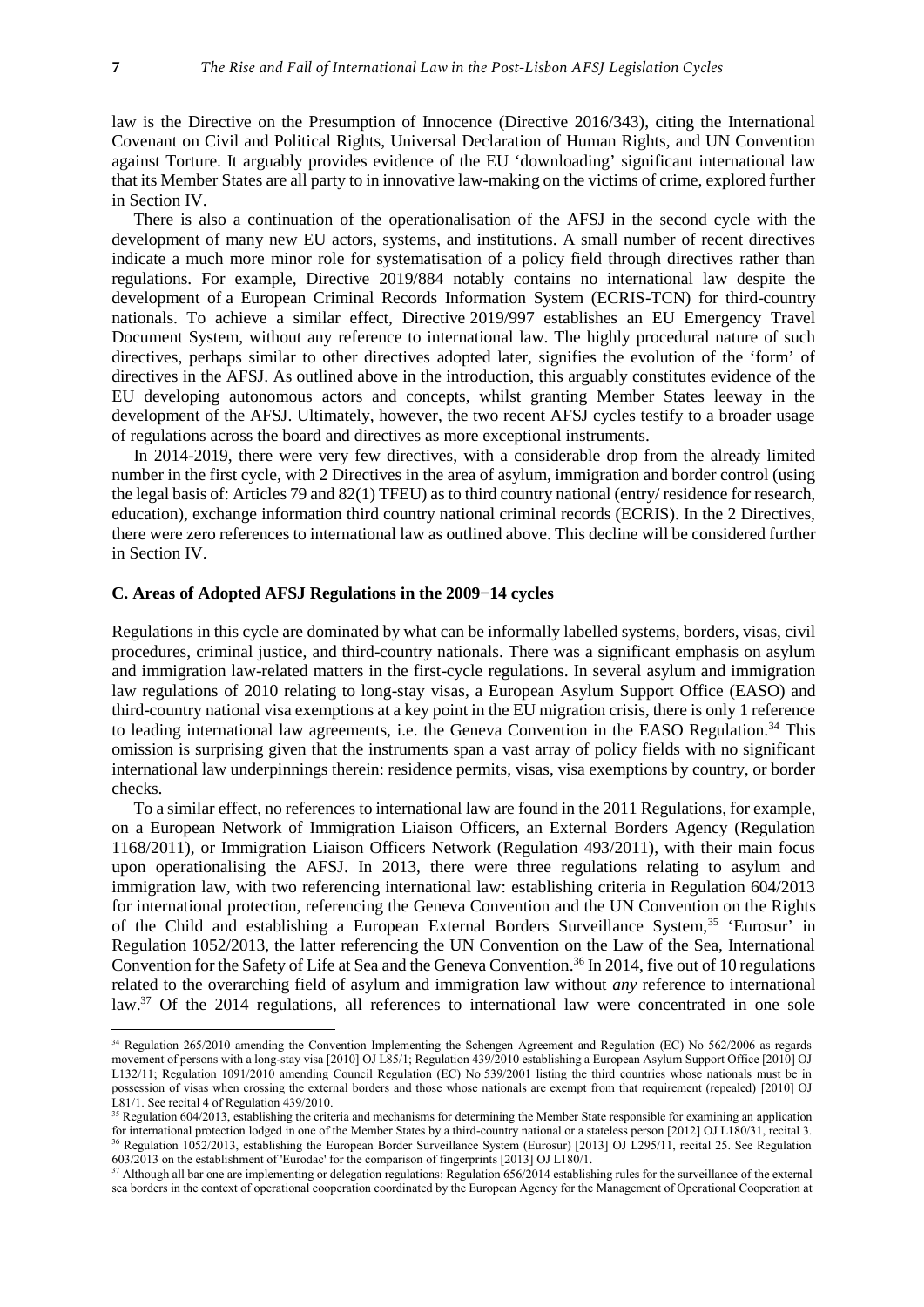regulation – Regulation 656/2014 on surveillance of external sea borders.<sup>38</sup> There was a continuation of regulations being used for AFSJ operationalisation, for example, Regulation 514/2014 on an Asylum, Migration and Integration Fund. Notably, the regulation using the second-largest number of international law instruments was the one establishing the European Border Surveillance System (Eurosur), Regulation 1052/2013, followed by Regulation 656/2014, establishing rules for the surveillance of the external sea borders.<sup>39</sup> Given the challenges of seeking unity in EU external migration law generally, a more regularised use of a 'uniform' EU legal instrument here such as a regulation is of note.<sup>40</sup> This cycle arguably shows efforts to seek external legitimisation of law-making in a contentious subject area developing a diverse portfolio of actors.

As to asylum and immigration law, in 2009-2014 there were 10 Regulations, thus slightly more Regulations than Directives in this cycle, on a broad diversity of asylum and immigration law topics (using the legal basis of: Articles 74, 77(2)(b) and (c), 78(1) and (2), 78(2), 79(2)(a), 81(1)(d), 82(1), 84, 85(1), 87(2)(a), 88(2)(a) TFEU): i.e. as to Schengen (long stay visas), the EASO, IT systems in the AFSJ, External Borders Agency, Immigration Liaison Officers Network, Schengen Information System II, international protection criteria, Eurodac (finger printers), Asylum, Immigration Integration fund and Internal Security fund. In these 9 Regulations there were 12 references to international law, similar to Directives in this regard, including again broadly accepted international law agreements: the UN Convention on the Law of the Sea, the International Convention for the Safety of Life at Sea, the International Convention on Maritime Search and Rescue, the UN Convention against Transnational Organized Crime and its Protocol against the Smuggling of Migrants by Land, Sea and Air, the UN Convention relating to the Status of Refugees, the International Covenant on Civil and Political Rights, the UN Convention against Torture and Other Cruel, Inhuman or Degrading Treatment or Punishment, and the UN Convention on the Rights of the Child.<sup>41</sup>

#### **D. Areas of Adopted AFSJ Regulations in the 2014−19 cycle**

In the 2014-2019 cycle, 'systems' continue to dominate along with civil procedures, civil justice, thirdcountry nationals, and data as they are rolled out. However, the 'areas' of law and policy became difficult to decipher in this second cycle. For instance, two regulations were adopted in 2019, creating interoperability across six AFSJ databases, and thus the broadening and widening of the AFSJ substantive and procedural areas evolve through such cross-cutting instruments.<sup>42</sup> Two 'cross-cutting' regulations were adopted on the interoperability of AFSJ information systems in 2019, Regulation

the External Borders of the Member States of the European Union [2014] OJ L189/93; Cf. Commission Implementing Regulation 1049/2014 [2014] OJ L291/9, Commission Delegated Regulation 1048/2014 [2014] OJ L291/6, Commission Implementing Regulation 799/2014 [2014] OJ L219/4, Commission Implementing Regulation 801/2014 [2014] OJ L219/19.

<sup>&</sup>lt;sup>38</sup> See italics for asylum and immigration law related Regulations: Regulation 655/2014 of the establishing a European Account Preservation Order procedure to facilitate cross-border debt recovery in civil and commercial matters [2014] OJ L189/59; Regulation 542/2014 amending Regulation 1215/2012 as regards the rules to be applied with respect to the Unified Patent Court and the Benelux Court of Justice [2012] OJ L163/1; Regulation 540/2014 on the sound level of motor vehicles and of replacement silencing systems, and amending Directive 2007/46/EC and repealing Directive 70/157/EEC [2014] OJ L158/131; *Regulation 516/2014* on *the asylum, migration and integration fund [2014] OJ L150/168; Regulation 515/2014 establishing, as part of the Internal Security Fund, the instrument for financial support for external borders and visa and repealing Decision No 574/2007/EC [2014] OJ L150/143; Regulation 514/2014 laying down general provisions on the Asylum, Migration and Integration Fund and on the instrument for financial support for police cooperation, preventing and combating crime, and crisis management [2014] OJ L150/143;* Regulation 513/2014 establishing, as part of the Internal Security Fund, the instrument for financial support for police cooperation, preventing and combating crime, and crisis management and repealing Council Decision 2007/125/JHA [2014] OJ L150/93.

<sup>&</sup>lt;sup>39</sup> Regulation 656/2014, recital 8: "During border surveillance operations at sea, Member States should respect their respective obligations under international law, in particular the United Nations Convention on the Law of the Sea, the International Convention for the Safety of Life at Sea, the International Convention on Maritime Search and Rescue, the United Nations Convention against Transnational Organized Crime and its Protocol against the Smuggling of Migrants by Land, Sea and Air, the United Nations Convention relating to the Status of Refugees, the European Convention for the Protection of Human Rights and Fundamental Freedoms, the International Covenant on Civil and Political Rights, the United Nations Convention against Torture and Other Cruel, Inhuman or Degrading Treatment or Punishment, the United Nations Convention on the Rights of the Child and other relevant international instruments."

<sup>&</sup>lt;sup>40</sup> Paula Garcia Andrade, 'The Legal Feasibility of the EU's External Action on Legal Migration: The Internal and the External Intertwined' (2013) 15 EJML 263.

<sup>&</sup>lt;sup>41</sup> The analysis excludes repealed Regulations.

<sup>42</sup> Evelien Brouwer, 'Large-Scale Databases and Interoperability in Migration and Border Policies: The Non-Discriminatory Approach of Data Protection' (2020) 26 EPL 71.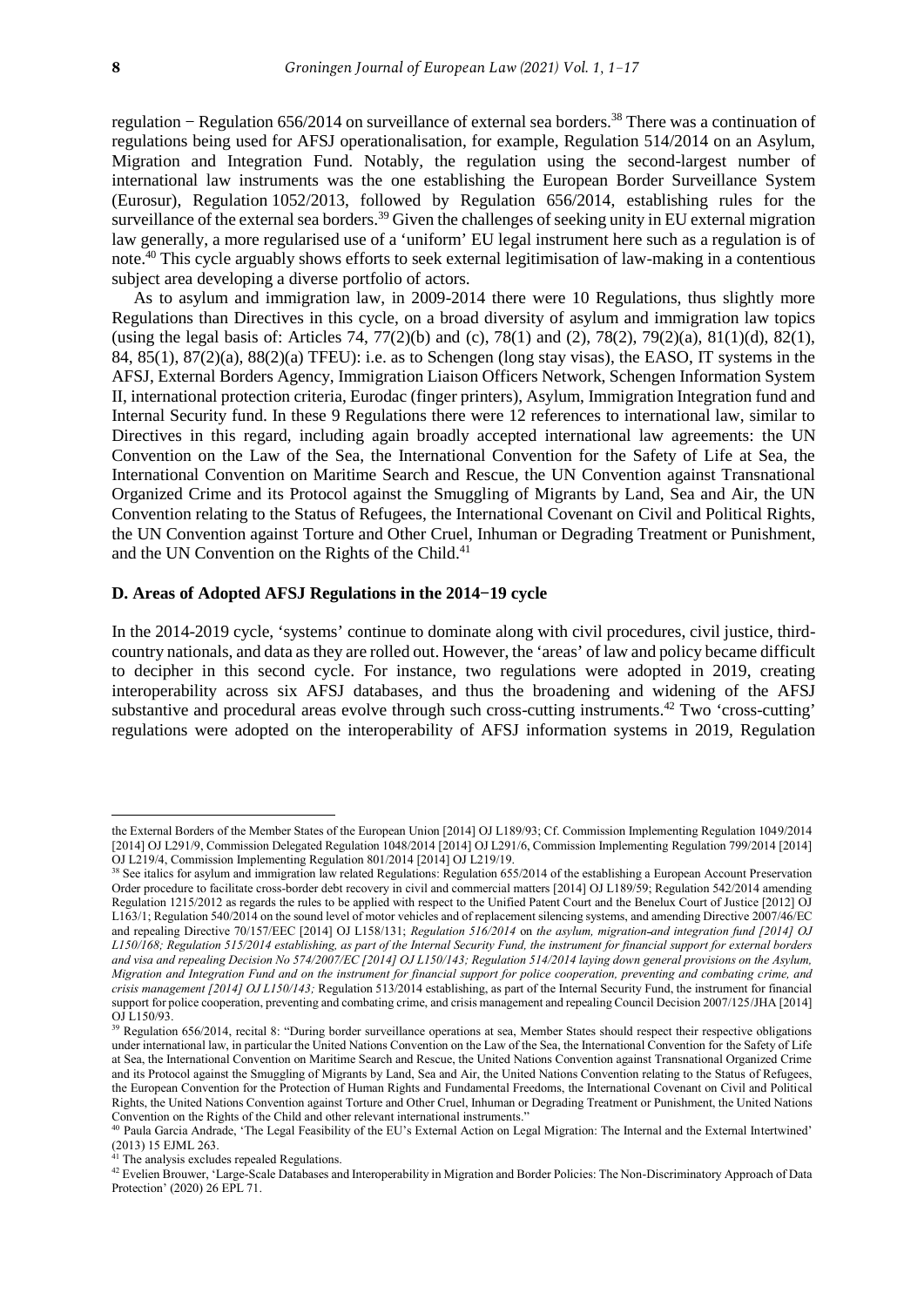2019/817 EU-LISA and Regulation 2019/818, to check data on individuals whose names were stored on six EU databases (VIS, SIS II, Eurodac, EES, ETIAS, ECRIS ITN).<sup>43</sup>

The number of adopted regulations being used to operationalise the AFSJ through the development of new actors, systems, agencies, and programmes relating to asylum, immigration law, for example, a European Coast and Border Guard, EU-LISA, and ETIAS-TCN, increased steadily in the second cycle of 2014−19.<sup>44</sup> This trend continues to occur through regulations − unlike directives, which give discretion to Member States. It arguably serves to emphasise the operationalisation of the broader legislative agenda taking place at the EU level. Regulations from this cycle mostly do not make explicit reference to international law despite many questions of fundamental rights raised by these systems with their surveillance agenda. It can be suggested that reference is implied more than explicit but this does not appear to be the case in the view of the author overall given the prevalence of autonomous concepts.

A small minority of regulations cited international law exceptionally and in abundance, in regulations relating to agencies: Regulation 2016/1624 (European Border and Coast Guard), and Regulation 2016/1625 (European Maritime Safety Agency).<sup>45</sup> There is arguably evidence of attempted 'legitimation' actions here on the part of the EU by using international law in these instances, for example, Regulation 2016/1625 referencing all nine key international law instruments relating to the law of the sea and asylum and immigration law. This is considered further below in Section IV.<sup>46</sup>

In 2017 alone, eight out of ten regulations related to asylum and immigration law and thus showed continuity with the first post-Lisbon legislative cycle thematically, although all eight were *without* reference to international law.<sup>47</sup> One of these, Regulation 2017/458 amended the EU borders code to provide for additional checks on EU and non-EU citizens at borders, citing no international law provisions per se but referencing Interpol's lost and stolen databases.<sup>48</sup> The shift towards regulations continues to be distinctive where regulations enable no Member State's implementation or discretion in such an instrument, which is overwhelmingly used for EU 'institution building', 'actor establishment', or 'systems establishment'. More significantly, as developed in the introduction, no international law is used or cited in regulations to establish entities as part of a 'systematisation' or systems establishment of an asylum, immigration and borders control field (e.g. Coast Guard, etc.) as autonomous AFSJ concepts emerging in EU law. This constitutes evidence of the EU developing autonomous actors and concepts even in sensitive fields. This operationalisation includes powers to post immigration liaison officers to non-EU countries and to extend the scope of EU operations there (e.g. through Regulation 2019/1240).<sup>49</sup> However, proliferation of autonomous concepts can also be said to align with certain

<sup>&</sup>lt;sup>43</sup> Niovi Vavoula, 'Databases for Non-EU Nationals and the Right to Private Life: Towards a System of Generalised Surveillance of Movement?' in Bignami (n 1); Regulation 767/2008 concerning the Visa Information System (VIS) and the exchange of data between Member States on short-stay visas [2008] OJ L218/60; Regulation 2018/1861 on the establishment, operation and use of the Schengen Information System (SIS) in the field of border checks [2018] OJ L312/14; Regulation 603/2013; Regulation 2018/1860 on the use of the Schengen Information System for the return of illegally staying third-country nationals [2018] OJ L312/1; Regulation 2018/1240, establishing a European Travel Information and Authorisation System (ETIAS) [2018] OJ L61/1; Regulation 2019/816, establishing a centralised system for the identification of Member States holding conviction information on third-country nationals and stateless persons (ECRIS-TCN) to supplement the European Criminal Records Information System [2019] OJ L135/1.

<sup>44</sup> Regulation 2018/1726 on the European Union Agency for the Operational Management of Large-Scale IT Systems in the Area of Freedom, Security and Justice (eu-LISA) [2018] OJ L295/99.

<sup>45</sup> Referencing for example, in Regulation 2016/1624 on the European Border and Coast Guard [2016] OJ L251/1, recital 8: Tokyo Convention on Offences, UNCLOS, International Convention for Life at Sea, International Convention on Maritime Search and Rescue, International Convention for the Prevention of Pollution from Ships, International Convention on Standards of Training, Certification and Watchkeeping for Seafarers; See Regulation 2016/1625, establishing a European Maritime Safety Agency [2016] OJ L251/77, recital 2: "The implementation of this Regulation does not affect the division of competence between the Union and the Member States or the obligations of Member States under international conventions such as the United Nations Convention on the Law of the Sea, the International Convention for the Safety of Life at Sea, the International Convention on Maritime Search and Rescue, the International Convention for the Prevention of Pollution from Ships, the International Convention on Standards of Training, Certification and Watchkeeping for Seafarers, and other relevant international maritime instruments."

<sup>46</sup> Regulation 2016/1625, recital 2.

<sup>47</sup> Regulation 2017/2226 establishing an Entry/Exit System (EES) [2017] OJ L327/20; Regulation 2017/2225 on the use of the Entry/Exit System [2017] OJ L327/1; Regulation 2017/1954 laying down a uniform format for residence permits for third-country nationals [2017] OJ L286/9; Regulation 2017/1939 on the establishment of the European Public Prosecutor's Office [2017] OJ L283/1; Regulation 2017/1370 laying down a uniform format for visas [2017] OJ L198/24; Regulation 2017/850 listing the third countries whose nationals must be in possession of visas and whose nationals are exempt (Ukraine) [2017] OJ L133/1; Regulation 2017/458 on reinforcement of checks against relevant databases at external borders [2017] OJ L74/1; Regulation 2017/371 listing the third countries whose nationals must be in possession of visas when crossing the external borders and whose nationals are exempt [2017] OJ L61/1; Regulation 2017/372 listing the third countries whose nationals must be in possession of visas when crossing the external borders and those whose nationals are exempt from that requirement (Georgia) [2017] OJ L61/7; Regulation 2017/353 on insolvency proceedings [2017] OJ L57/19. <sup>48</sup> Regulation 2017/458.

<sup>49</sup> Regulation 2019/1240 on the creation of a European network of immigration liaison officers [2019] OJ L198/88, art 6.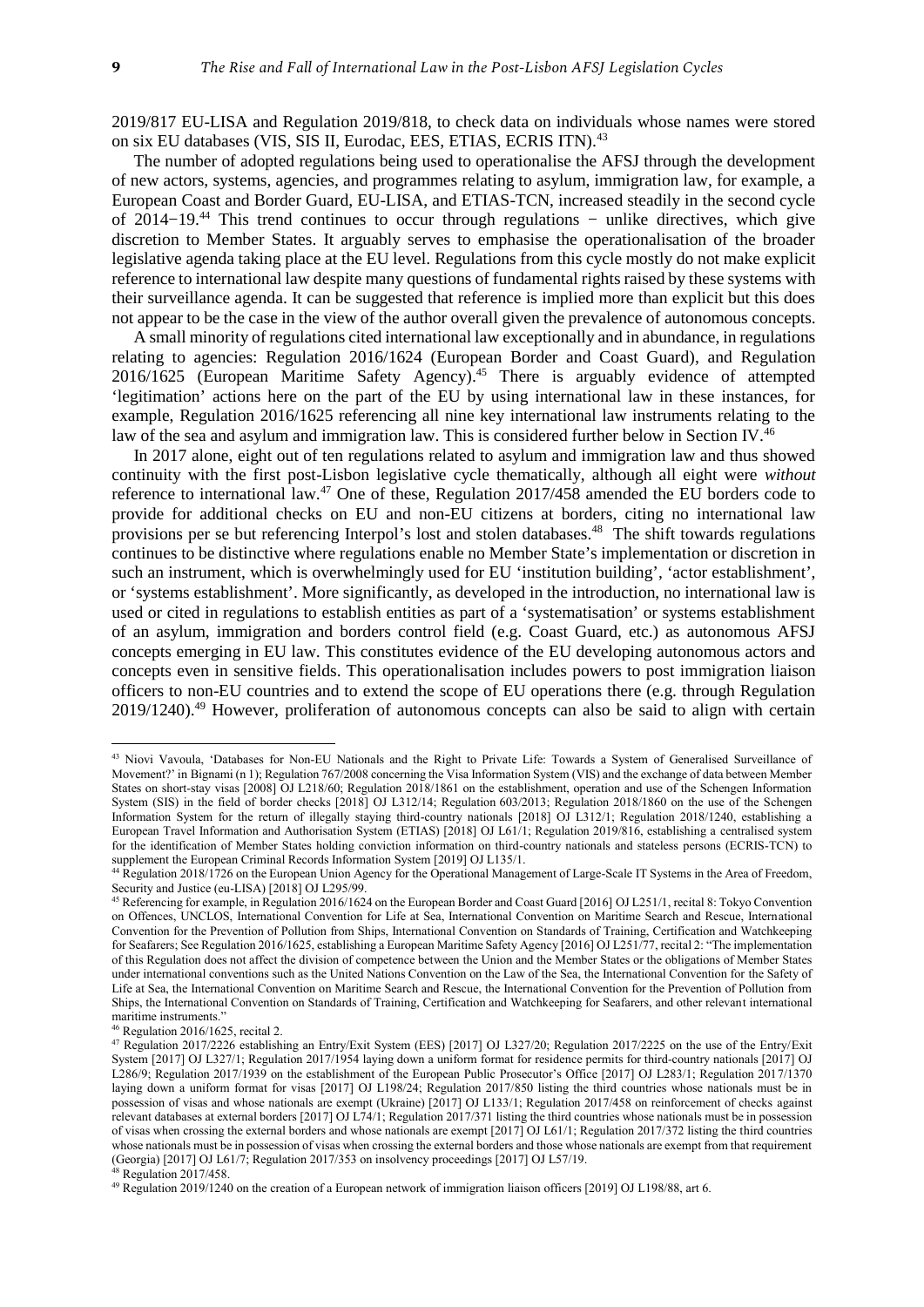discourses incrementally seeking a ratcheting up of law and order. There is still far less sensitivity to international law in the second legislative cycle.

In 2014-2019 there were 26 Regulations relating to asylum, immigration and border control using the legal basis of: Articles 77(2), 79(2)(a), 82(1), 87(2), 88(2), 100(2) TFEU, Regulation 514/2014 and Regulation 516/2014 (i.e. the delegated regulations) on: surveillance of sea borders, asylum, migration and integration fund, European travel document (return illegal third country nationals), European Border and Coast Guard and a European Maritime Safety Agency. In these 26 Regulations, there were 21 references to international law, which included most key law of the sea and asylum and immigration law, clearly indicating the prevalence of external borders regulation as a regulatory choice: UN Convention on the Law of the Sea, International Convention for the Safety of Life at Sea, International Convention for Maritime Search and Rescue, UN Convention on Transnational Organised Crime, UN Convention Status of Refuges, International Covenant for the Protection of Civil and Political Rights, UN Convention on Torture, UN Convention on the Rights of the Child, UNHCR, Tokyo Convention on Offences, International Convention for Prevention Pollution from Ships and International Convention on Standards of Training Certification and Watchkeeping for Seafarers.

There were thus significantly more regulations than directives here, a notable trend in the two cycles of the AFSJ.

## *IV. THEMES OF RISING AND DECLINING INTERNATIONAL LAW AND INTERNATIONALISATION WITHIN THE AREA OF AFSJ*

Although the focus of this paper is predominantly on shifts as to Regulations in law-making, this is not to suggest that Directives have become inconsequential. Directives are important new legal tools in the AFSJ because of the absence of Member States' discretion in their implementation in an area with complex links to the States' competences and powers. Their demise in adopted legislation is thus significant in times of crisis and populism, as the first and second legislative cycles have experienced, particularly linked to debates on asylum and immigration law. A select number of themes are considered here as a means to synthesise the law-making period, which are inevitably arbitrary but are chosen nonetheless as representative means of reflection. The examples chosen below mostly reflect upon the AFSJ with application to asylum and immigration law *also* as far as possible.

#### **A. Rising international law in AFSJ lawmaking**

There are three broad themes considered here as evident in the initially rising international law trends in AFSJ 2009-2014 directives, where international law is used with greater incidence and evidence, namely: i) legitimation, ii) standard-setting, and iii) innovation in EU law-making.

#### *(i) International law as legitimation of law-making*

First, it might be said that permitting international law in directives results from practical necessity, where a law-maker seeks international law with both normative and practical significance, thus adding a certain legitimation to the law-making. The last year of the EU's 2009−14 cycle demonstrates the increasing salience of asylum and immigration law to the legislative agenda, in which almost half of the AFSJ directives relate to asylum and immigration law.<sup>50</sup> The instruments deployed demonstrate EU's efforts to enable global influence in its laws through international law, even in a difficult policy cycle.<sup>51</sup> Here, the EU has acted as an emerging global soft power grappling with a complex refugee crisis and has sought to 'download' international law for legitimation purposes. The high concentration of international law in key instruments is also notable, where the quantity of references used is 'bunched together' and thus high, for example, citing all major international law instruments relating to the law

<sup>50</sup> 2 out of 6 Directives (Directive 2014/36; Directives 2014/66) and 4 out of 8 Regulations in 2014 (Regulation 514/2014; Regulation 515/2014; Regulation 516/2014; Regulation 656/2014).

<sup>51</sup> Itamar Mann, *Humanity at Sea* (CUP 2016); Moreno-Lax (n 30).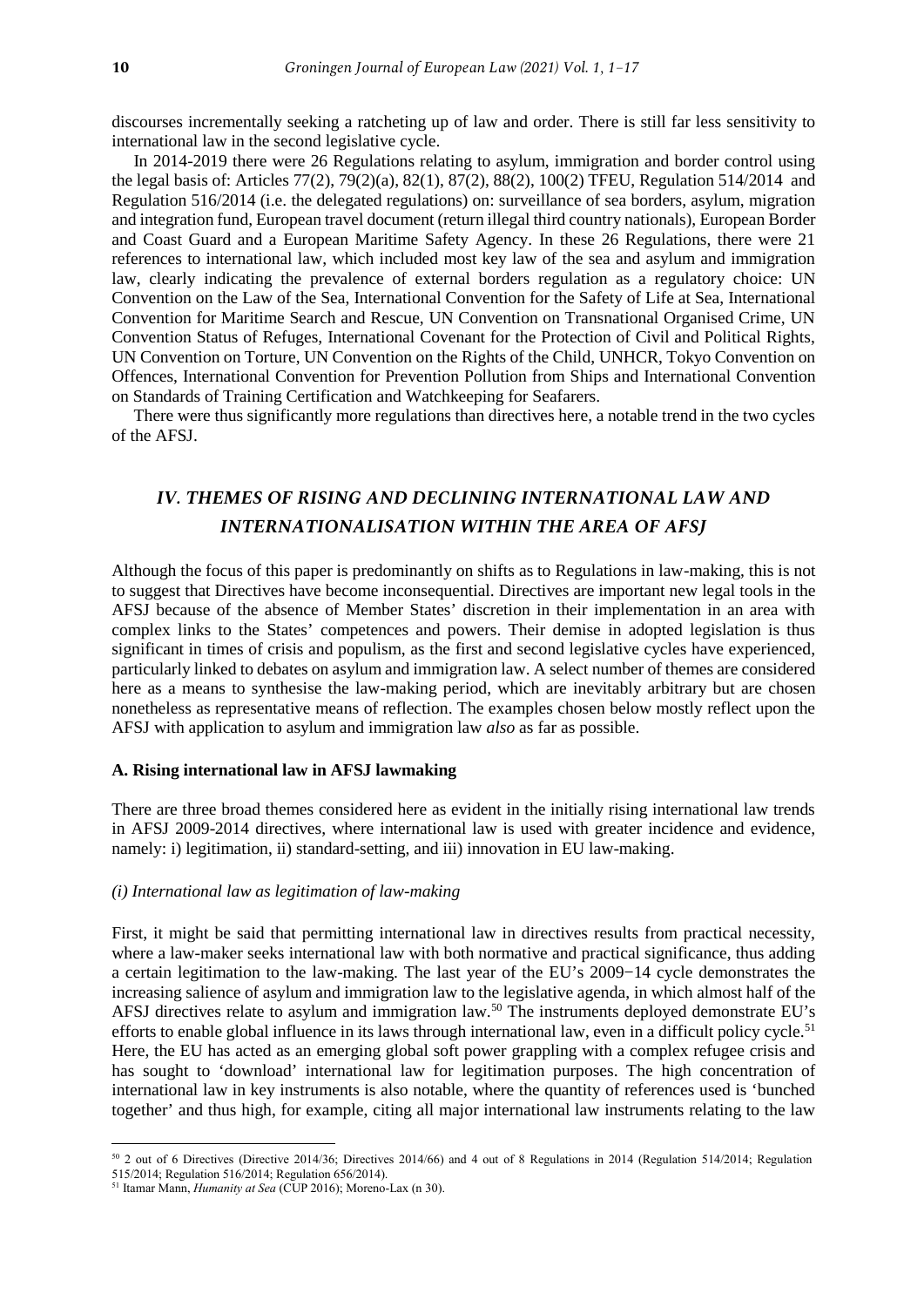of the sea in Regulation 2016/1624 (European Border and Coast Guard), and Regulation 2016/1625 (European Maritime Safety Agency). This concentration arguably supports the broader thesis of legitimation through international law usage.

#### *(ii) EU usage of international law as standard-setting*

Second, permitting global influence can be viewed as the engagement in standard-setting, showing the EU seeking to act as a strong internationalist institution. In an example of broader AFSJ law-making trends, for example, the UN Convention on the Protection of the Rights of the Child forms the main external norm or source for maximum harmonisation in Directive 2011/92 on combating sexual abuse and sexual exploitation of children and child pornography, to which the EU is not a party. The Convention is the most widely ratified of all human rights treaties and explicitly seeks full and direct incorporation to maximise its full legal effect.<sup>52</sup> As outlined above, the EU has ratification of the Convention as a strategic agenda and places emphasis upon an internal and external interlinkage of policy. It adopts a maximum harmonisation approach in Directive 2011/92, with far-reaching criminal law penalties, in Article 4(5) of it. This raises questions as to subsidiarity because it differs significantly from minimum harmonisation more usually found in AFSJ directives and thus attempts *maximum* norm convergence therein, not yet raised formally to the best of the knowledge of this author. This also raises the link between asylum, immigration and securitisation.<sup>53</sup> Here, the Convention has an important legitimising effect on EU law-making in this field. Explicit 'norm-taking' here legitimises EU's practices yet also demonstrates the EU's acting as a 'standard-setter' rather than just as a 'normfollower.'

#### *(iii) Downloading of international law in innovative law-making*

The explicit invocation of international law sometimes manifests in 'downloading' of norms, particularly in innovative areas of AFSJ law-making, meaning that it is used and circulated in the EU legal order. Apart from the Geneva Convention, the UN Convention on the Protection of the Rights of the Child forms the main external norm in the first EU Criminal Law Directive 2011/36 on trafficking,<sup>54</sup> as well as in Directive 2013/32 on common procedures for granting and withdrawing international protection,<sup>55</sup> Directive 2011/92 on combating sexual abuse and sexual exploitation of children and child pornography,<sup>56</sup> Directive 2013/33 laying down standards for the reception of applications for international protection<sup>57</sup> and Directive 2011/95 on standards for the qualification of third-country nationals or stateless persons as beneficiaries of international protection.<sup>58</sup> They give an insight into how elements of the EU agenda converge internally and externally.

Directive 2011/36 is highly significant in its objectives for preventing and combating trafficking in human beings and protecting its victims and a good example of the development of asylum and immigration law here and is also AFSJ best practice. It uses the UN Convention on the Rights of the Child, the UN Convention on Transnational Organized Crime and Protocols thereto, and the UN Convention relating to the Status of Refugees, and is an important strategic use of international law by the EU given longer-term EU policy in this area.<sup>59</sup> However, some have argued that the Directive was considerably watered down in the end so as to allow national preferences to be exercised.<sup>60</sup> It has also been argued that the Directive lent itself towards implementing security maintenance rather than victim

<sup>52</sup> Ingi Iusmen and Helen Stalford (eds), *The EU as a Children's Rights Actor: Law, Policy and Structural Dimensions* (Barbara Budrich Publishers 2015).

<sup>&</sup>lt;sup>53</sup> Valsamis Mitsilegas, 'The Coherence of the Adopted Measures by the EU with regard to Organised Crime, namely the Fight against Human Trafficking and the UN Convention on Organised Crime – the Palermo Convention 6 and its 3 Protocols' in Didier Bigo and Anastassia Tsoukala (eds), *Controlling Security* (L'Harmattan 2008).

<sup>54</sup> Directive 2011/36, recital 8.

<sup>55</sup> Directive 2013/32, recital 33.

<sup>56</sup> Directive 2011/93, recital 1.

<sup>57</sup> Directive 2013/33, recital 9.

<sup>58</sup> Directive 2011/95, recital 18.

<sup>59</sup> Sarah Krieg, 'Trafficking in Human Beings: The EU Approach between Border Control, Law Enforcement and Human Rights' (2009) 15 ELJ 775.

<sup>60</sup> See Meng-Hsuan Chou, 'The European Union and the fight against human trafficking: Comprehensive or Contradicting' (2008) 4 Stair 76, 79.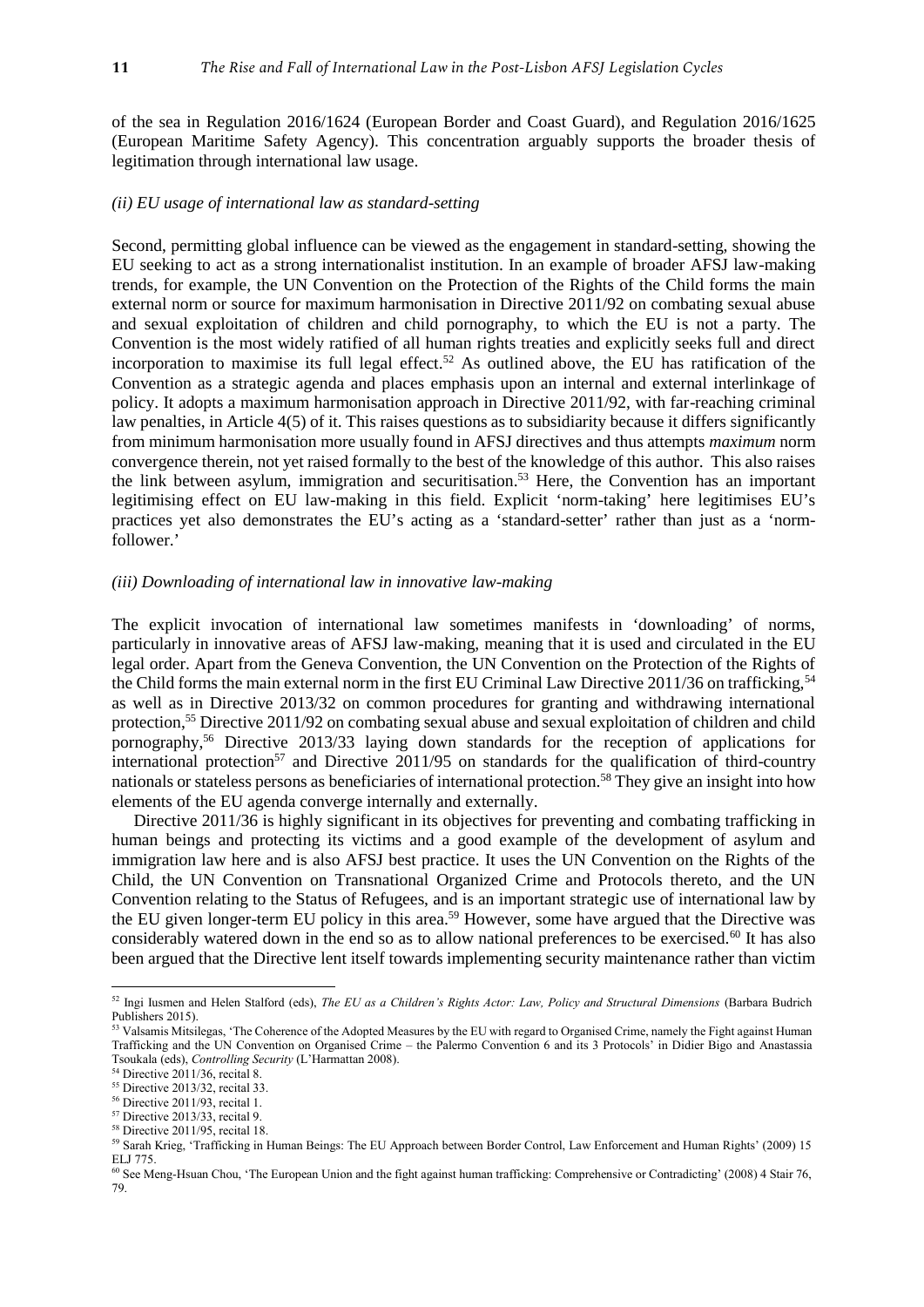protection and rehabilitation, a concern applicable more broadly to EU AFSJ law relating to asylum and immigration.<sup>61</sup> Still, it is considered a landmark point in EU law and is a vivid example of the downloading of international law in AFSJ law-making.

#### **B. Declining international law in AFSJ law-making**

The legislative output of the two cycles broadly supports the thesis of their being declining international law usage in AFSJ law-making. There are three broad factors evident in *declining* international law in AFSJ 2014−19 Directives: i) the rise of Regulations, ii) multiple actors developed in Regulations and iii) multiple systems developed in Regulations.

#### *(i) The Rise of Regulations*

The operationalisation of the regulation as an AFSJ instrument is an important continuing trend in an area of law-making sensitivity of the Member States. This is particularly so in the areas of asylum and immigration law. The number of regulations used to operationalise the AFSJ through the development of new or revitalised agencies, actors, systems, and programmes increased dramatically, particularly relating to third-country nationals, but also generally as to packages of law-making as to asylum and immigration. An absence of reference to international law is found in all regulations to establish new autonomous AFSJ concepts, in other words, entities forming part of a systematisation of a policy field (e.g. EPPO, Coast Guard). For example, Europol (Regulation 2016/794), Eurojust (Regulation 2018/1727) or a European Border and Coast Guard (Regulation 2016/1624), EU-LISA (Regulation 2018/1726) or ETIAS-TCN (Regulation 2019/816), are significant in crisis-related times. Certain 'new entities', such as the European Border and Coast Guard, as independent EU agencies represent a continuing trend towards agencification of the AFSJ. Their evolution is unlinked to international activities or programmes. They are thus autonomous developments in AFSJ law-making, affording less discretion to Member States to implement the AFSJ. It thus signifies its growth as a booming legal field.

#### *(ii) Multiple New Actors in Regulations*

Some 'new' actors developed as a result of the AFSJ, such as the European Border and Coast Guard, have in fact evolved from existing agencies (i.e. Frontex) and represent over 30 years of evolution of the Schengen Agreement (Regulation 2016/1624).<sup>62</sup> In 2017, a regulation was similarly used to establish multiple actors without reference to international law, such as the European Public Prosecutor's Office  $(EPPO)$  (Regulation 2017/1939)<sup>63</sup> and the aforementioned European Border and Coast Guard, comprising a vast array of measures from 'hot spots' to travel documents. The European Border and Coast Guard will eventually have 10,000 operational staff, representing a significant increase in EU capacities and transforming Frontex into a quasi-federal agency.<sup>64</sup> The EPPO was adopted after a very long and complex negotiation within the Council and a decision by 20 Member States to proceed through enhanced co-operation. As the centrepiece of a new system joining national law enforcement, judicial authorities, and EU actors such as the European Anti-Fraud Office (OLAF), Eurojust and Europol appear to constitute an example of a clearly autonomous EU concept arising to support the emergence of more complex investigations. Of course, all AFSJ agencies are generally thought to circumscribe the Commission's executive powers and to weaken the oversight powers of the European Parliament but conversely improve the influence of the Member States.<sup>65</sup> It is not a 'given' that a rise of AFSJ actors per se aligns with the rise of, for example, crisis or populism in this era.

 $61$  ibid 76.

<sup>62</sup> Regulation 2016/1624.

<sup>63</sup> Regulation 2017/1939. <sup>64</sup> De Capitani (n 1).

<sup>65</sup> ibid.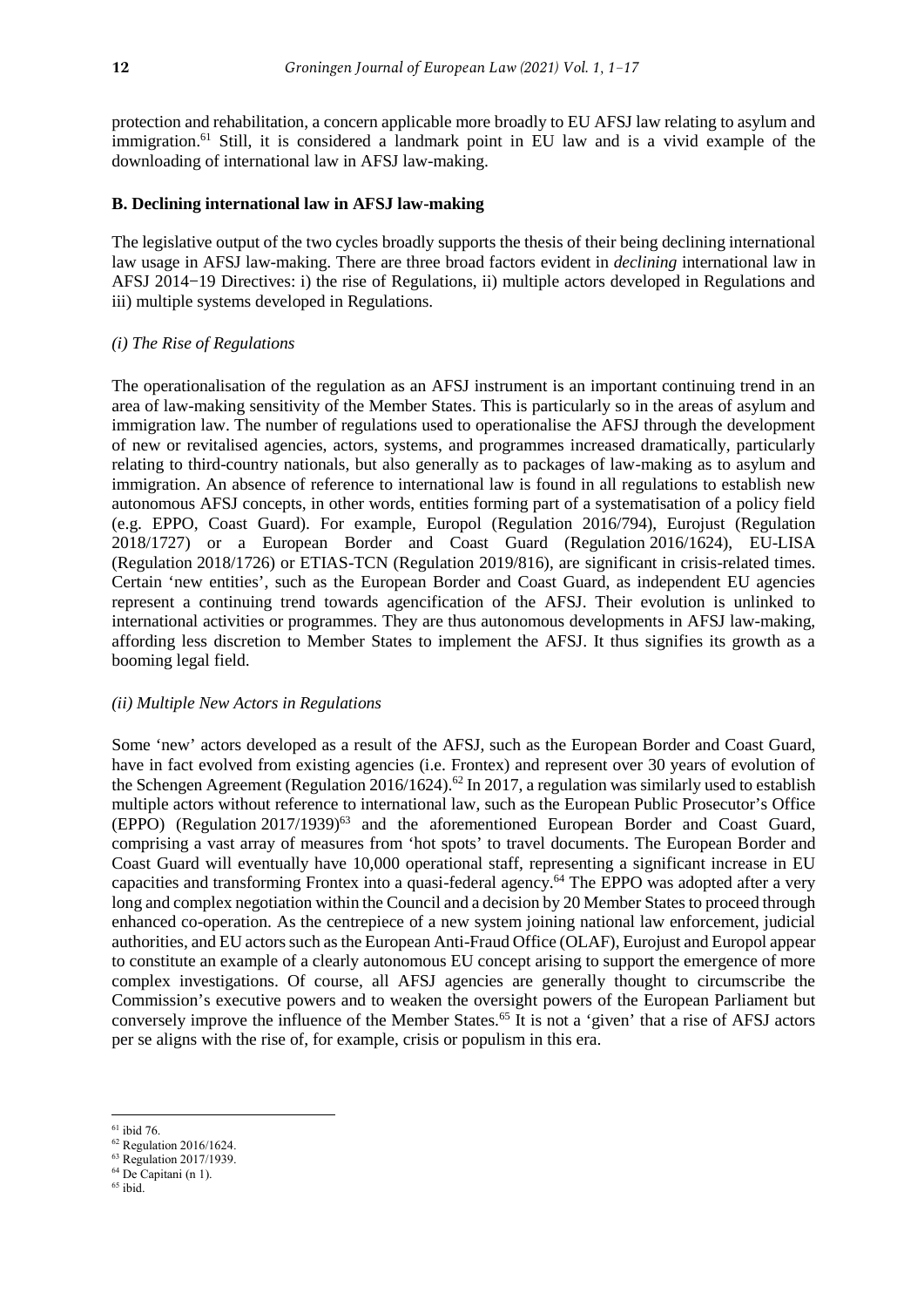#### *(iii) Multiple Systems developed in Regulations*

New systems adopted in the AFSJ recently (EES,<sup>66</sup> ETIAS, and ECRIS-TCN<sup>67</sup>) represent the so-called 'third wave' of databases and a new generalisation of surveillance of movements of non-citizens based upon the concept of interoperability of systems. They move on from the 'first wave' systems of the Schengen Information System (SIS) and Eurodac, concerned with modernising immigration control and allocating responsibility amongst the states and the 'second-wave' databases associated with the 'War on Terror', the VIS database and SIS II, that were 'upgraded'.<sup>68</sup> Three regulations were adopted to extend the use of SIS II further in 2018.<sup>69</sup> ETIAS is a broad system for all third-country nationals entering the Schengen area,<sup>70</sup> which will be paired with a system for monitoring the presence on the Schengen territory of visa 'overstayers' ('EES' Entry/Exit system (Regulation 2017/2226)). The EES and ETIAS introduce surveillance for almost all travellers grounded through automaticity and blind reliance on technology. This appears overall to indicate continuity between the legislative cycles in terms of evolution. It also represents a significant push to institutionalise the AFSJ through far-reaching and controversial 'autonomous EU concepts' in sensitive fields traditionally close to Member State's sovereignty. They are not related to international law activities of the EU. It is notable that this third wave occurs through a regulation not a directive (i.e. without Member State discretion) and mostly *without* reference to international law. This suggests that the EU legislative cycle has found it easier to process regulations as the output of the cycle. This further indicates that the EU is not seeking sources of external legitimacy from international law in regulations because they are not deemed to be needed in an 'autonomous EU concept'.<sup>71</sup>

For example, ECRIS-TCN is a new centralised system for the exchange of criminal records on convicted third-country nationals and stateless persons and is meant to complement the existing decentralised ECRIS system where information on criminal records of EU nationals is exchanged.<sup>72</sup> It appears to indicate continuity between the legislative cycles and a significant push to institutionalise the AFSJ through autonomous EU concepts. The European Data Protection Supervisor (EDPS) in Opinion 4/2018 warned that an interoperability regime created a new centralised dataset with information on millions of third-country nationals and the potential for a highly serious data breach.<sup>73</sup> It is also worth noting that no international law is referenced in the system despite an emerging default retention period for data of five years notwithstanding Opinion 1/15 EU−Canada PNR of the CJEU.<sup>74</sup> Perhaps it is the case that legislators see this as a continuation of past legislative practice without the need for external legitimation practices. This does not bode well given that no non-EU citizen will be left 'unsurveyed' through at least one database and the aggregation of data will not only generate new databases but also transform existing databases created originally for administrative, immigration control purposes into powerful tools.<sup>75</sup> This also indicates a very specific direction of the AFSJ through autonomous concepts *without* reference to international law that could have sought to use international norms as normative benchmarks or standards. The breadth of international law that *could* possibly be used is notable in all domains, particularly those relating to asylum and immigration law. This would have added legitimation or set out prescriptive concerns to follow best international rules, systems, or practices.

<u>.</u>

<sup>72</sup> Regulation 2019/816.

<sup>66</sup> Regulation 2017/2226.

<sup>67</sup> Regulation 2019/816.

 $68$  Vavoula (n 42).

 $^{69}$  Brouwer (n 41); The regulations are: Regulation 2018/1860; Regulation 2018/1861; Regulation 2018/1862 on the establishment, operation and use of the Schengen Information System (SIS) in the field of police cooperation and judicial cooperation in criminal matters [2018] OJ L312/56.

 $<sup>0</sup>$  Regulation 2018/1240, art 1.</sup>

<sup>71</sup> Mitsilegas, 'Autonomous Concepts Diversity Management and Mutual Trust in Europe's Area of Criminal Justice' (n 18).

<sup>73</sup> European Data Protection Supervisor, Opinion 4/2018 of 16 April 2018.

<sup>74</sup> Mario Mendez, 'Opinion 1/15: The Court of Justice Meets PNR Data (Again!)' (2017) 2 EurPapers 803.

<sup>75</sup> Vavoula (n 42) 265.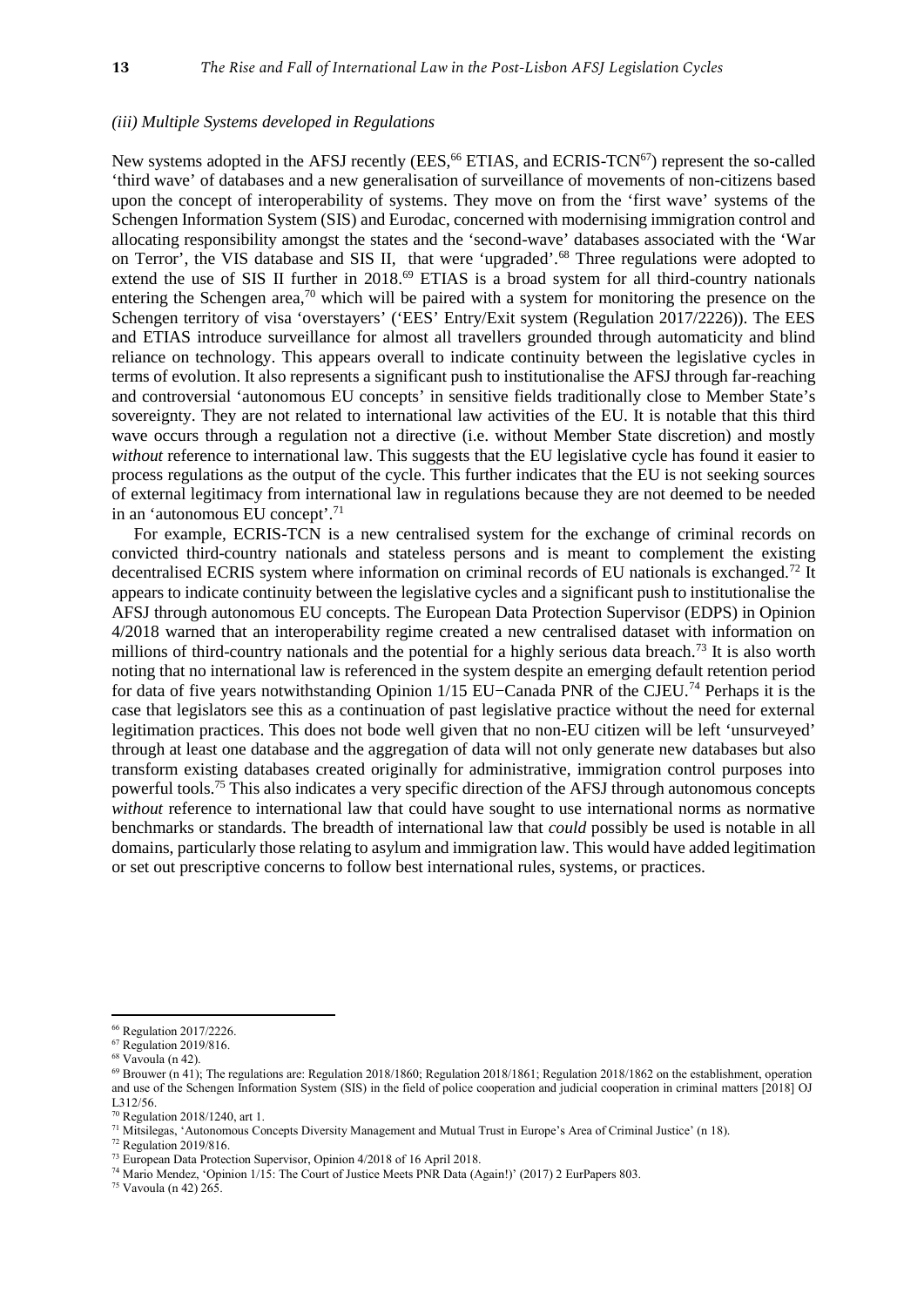## *V. EU PARTICIPATION IN INTERNATIONAL LAW OUTSIDE OF THE AFSJ: ON THE 'OUTSIDE-IN' AND THE 'INSIDE-OUT'*

The next section briefly outlines the EU's participation in the international law of the AFSJ in the two cycles, focussing upon international law referenced in asylum, immigration and border control instruments only, as a means to understand the 'inside-out' 'outside-in' dynamic of international law emerging here. As noted above in the introduction, this casestudy takes a snapshot from this specific field of asylum and immigration law and border control as to overall trends sketched more broadly. As stated above also, there are many reasons for the EU's engagement with international law, ranging from the EU's autonomous legal standing to the need to engage with international law if it is to be an efficient actor.<sup>76</sup>

Prior to the demise of the Third Pillar, Council of Europe instruments were often used as the primary source of international law in AFSJ law-making, along with UN instruments to a lesser extent. AFSJ legal instruments adopted in the 2009−14 legislative period appeared to show a preference for broadly 'accepted' international law.<sup>77</sup> This appears generally borne out in the two cycles accounted for here, although a fuller study of membership is beyond the scope of the present work.

The international law referenced in the two cycles of AFSJ legislation as to asylum and immigration law outlined above is as follows in full<sup>78</sup>: the 2000 UN Protocol to Prevent, Suppress and Punish Trafficking in Persons, Especially Women and Children, supplementing the UN Convention against Transnational Organised Crime and the 2005 Council of Europe Convention on Action against Trafficking in Human Beings, Council of Europe Convention on Laundering, Search, Seizure and Confiscation of the Proceeds from Crime, European Convention on the Legal Status of Migrant Workers of 24 November 1977, Geneva Convention Relating to the Status of Refugees, ILO Convention No 29 concerning Forced or Compulsory Labour, International Convention for the Prevention of Pollution from Ships, International Convention for the Safety of Life at Sea, International Convention on Maritime Search and Rescue, International Convention on Standards of Training, Certification and Watchkeeping for Seafarers, International Covenant on Civil and Political Rights, Tokyo Convention on Offences, UNHCR (*qua* agency), UN Convention against Torture and Other Cruel, Inhuman or Degrading Treatment or Punishment, UN Convention against Transnational Organized Crime and its Protocol against the Smuggling of Migrants by Land, Sea and Air, UN Convention on the Law of the Sea, UN Convention on the Rights of the Child, UN Convention relating to the Status of Refugees.

The international law used generally consists of broadly accepted international law instruments of which all Member States are a party thereto mostly.<sup>79</sup>

Overall, the international law sources used mostly demonstrate a commitment on the part of the EU to participate in international organisations and agreements actively and to engage with key international law relating to the AFSJ, even in times of crisis related law-making. The account thus briefly examines the relationship between the EU with the international agreement or organisation references in its AFSJ legislation.

For reasons of space, a selection is considered here as to the EU's role therein. This account selects four widely used in the legislative output of the two cycles of asylum and immigration law and considers the EU place therein, namely UNCLOS, UNHCR (*qua* agency), UN Convention on the Rights of the Child and the Palermo Protocol.

#### **A. UNCLOS**

1

The UN Convention on the Law of the Sea (UNCLOS) features regularly in EU legislation in the cycles outlined. The EU is a party to the UNCLOS but is not able to participate in all areas of the UNCLOS institutional system because for the EU to participate it must either amend the constitutive instrument

 $76$  See above (n 4) and (n 16).

<sup>77</sup> On AFSJ Directives, see Elaine Fahey, 'Joining the Dots: External norms, AFSJ Directives and the EU's Role in Global Legal Order' (2016) 41 ELRev 105, 109–11.

 $78$  Multiple spellings and versions of abbreviations and instruments are used throughout the two legislative cycles in official legislation and the most common are listed here.

 $79$  E.g. 'Geneva Convention' has multiple variations (with/ without years), without/ without UN, fuller description, etc.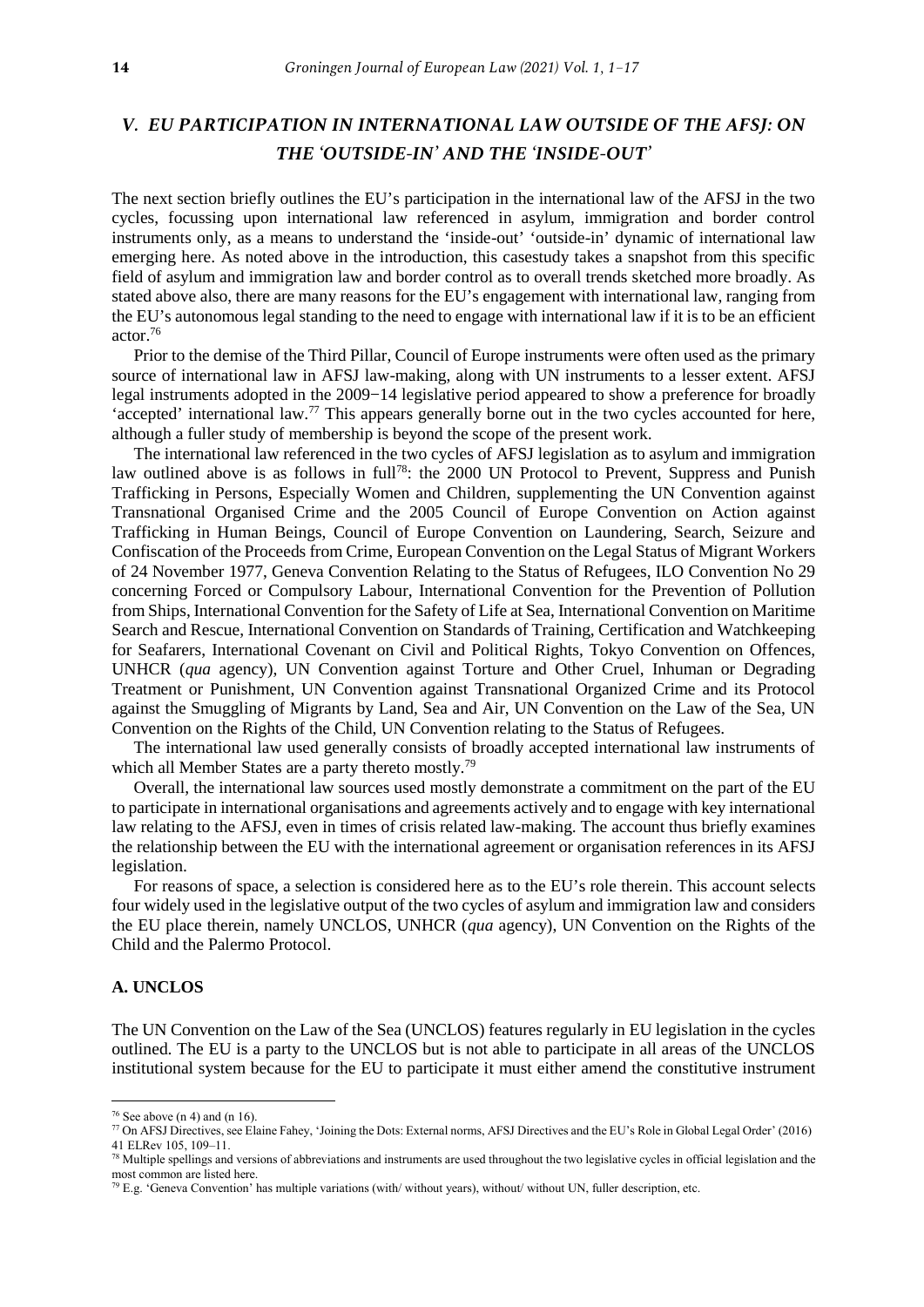of the organisation to join or participate without full membership. Despite exercising significant competences in the fields dealt with by the bodies, the EU is neither a member of the International Maritime Organisation (IMO), nor the International Civil Aviation Organisation (ICAO). The EU has joined a number of UN Conventions such as the UN Convention on the Rights of Persons with Disabilities, UN Convention against Corruption, the UN Convention against Transnational Organised Crime and the UN Framework Convention on Climate Change. The EU has long struggled with the reluctance of some Member States to accept the EU advancing its role in the transport sector in particular and it has long faced deadlock in some important UN bodies e.g. UNHCR.<sup>80</sup>

At EU level, maritime activities involving security and police activities fall within the shared competences. The role of the EU in Search Rescue is problematic as the EU is not a member of the IMO and thus is not party to the relevant Conventions. Even if search and rescue activities (SAR) are meant to be included in the EU's maritime policies and coordinated at EU level, the existing institutional framework does not allow for such a development. However, the EU is party to the UNCLOS and yet a unified EU flag does not yet exist and this has watered down the EU's duty of assistance which falls on state flags. Yet, the EU has shared competences in the field of transport and has shown interest in navigation, creating different forums where stakeholders can exchange information and organise cooperation.<sup>81</sup> Thus, the inclusion of references to UNCLOS in AFSJ legislation is of note in line with its broader engagement policy.

#### **B. UNHCR**

<u>.</u>

The United Nations High Commissioner for Refugees (UNHCR) is also referenced through legislation in the two cycles and is a UN agency of note, cited more than any other body or organisation and is not thus an ordinary international law instrument.<sup>82</sup> The EU's engagement with the UNHCR dates back to the early 1990s when the latter established a liaison function in its Brussels office to monitor envelopments and input to the EU's emerging harmonisation process in the areas of asylum and immigration. In 2005, the UNHCR and the EU signed a Strategic Partnership Agreement to consolidate, develop and better structure the relationships on protection and assistance for refugees. UNHCR's office in Brussels started a process of networking UNHCR branch offices in national capitals through the establishment of EU focal points in these offices. These were charged with monitoring and influencing their government's positions in negotiations on EU asylum instruments.

As the UNHCR is an agency of the UN, the issue of membership does not arise as all EU Member States are members of the UN and the EU can influence its policies through its observer status. Ever since the Commission and Council started to develop the external dimension of EU asylum and migration policy, aimed at improved co-operation in the joint management of migratory flows, UNHCR has monitored this process closely and has provided expertise and policy inputs as regards EU cooperation with third countries (Eastern Europe, Western Balkans, Mediterranean basin) in asylum and migration matters. The support therefore in legislation is thus significant given the broader engagement ongoing.

#### **C. UN Convention on the Protection of the Rights of the Child**

The UN Convention on the Protection of the Rights of the Child from 1989 is used in much AFSJ legislation relating to asylum and immigration law in the two cycles outlined. The EU has ratified the Convention as a strategic agenda and places emphasis upon an internal and external interlinkage of

<sup>80</sup> Frank Hoffmeister, 'Outsider or frontrunner? Recent developments under international and European law on the status of the European Union in international organizations and treaty bodies' (2007) 44 CMLRev 41.

<sup>&</sup>lt;sup>81</sup> See Jed Odermatt and Ramses Wessel, 'Multilateralism under Strain: The Challenges of the European Union's Engagement With International Institutions' [2018] City Law School (CLS) Research Paper No. 2018/01; Seline Trevisanut, 'Maritime Border Control and the Protection of Asylum-Seekers in the European Union' (2009) 12 Touro International Law Review 157.

<sup>82</sup> UNHRC, 'UNHCR and the EU' <https://www.unhcr.org/uk/41b6cbb64.pdf> accessed 31 January 2021. See Julinda Beqiraj, Jean-Pierre Gauci and Anna Khalfaoui, 'United Nations High Commissioner for Refugees (UNHCR) and International Organization for Migration (IOM)' in Jed Odermatt and Ramses Wessels (eds), *Research Handbook on the European Union and International Organizations* (Edward Elgar Publishing 2019) 203⎼221.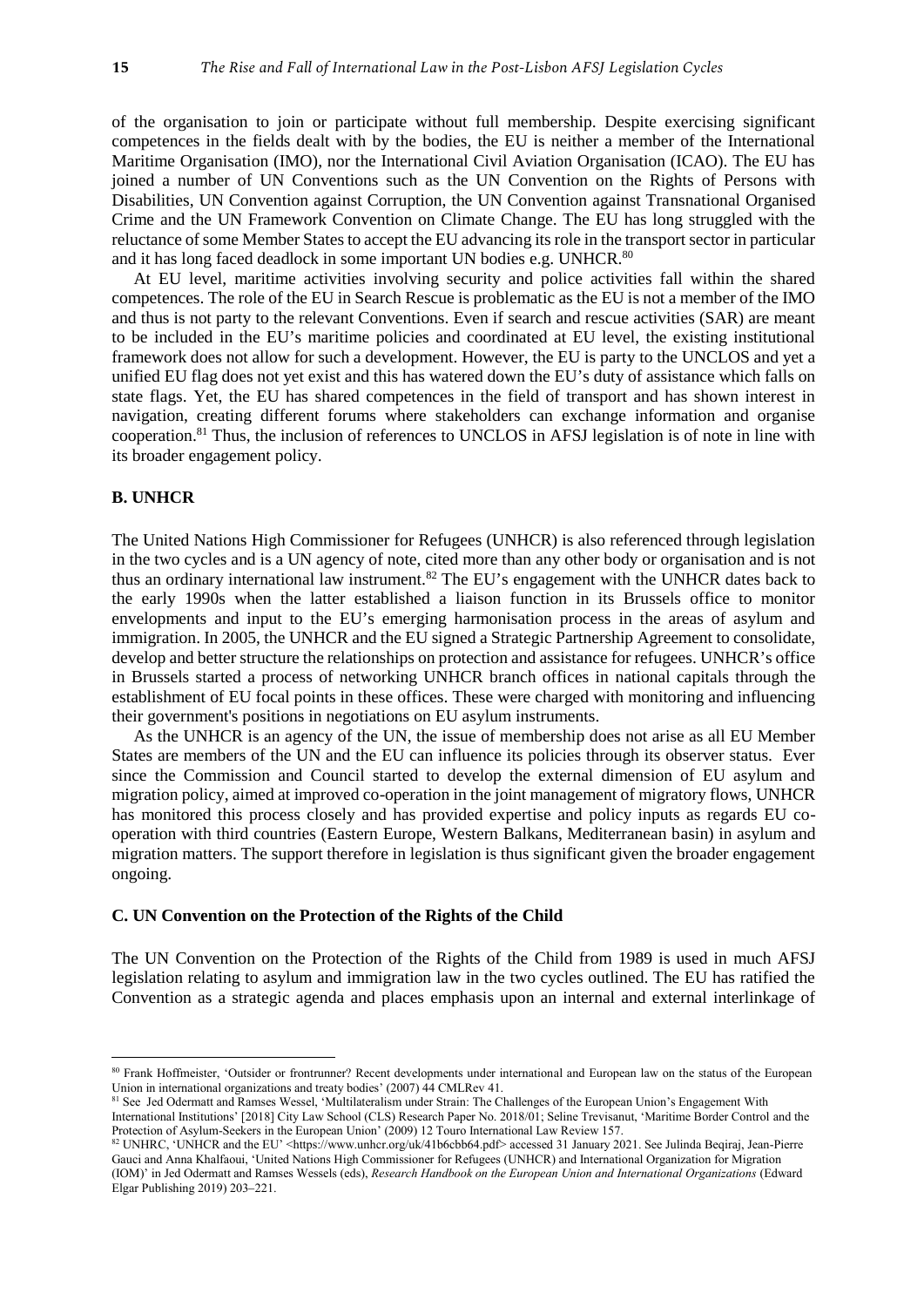policy, which is a Convention to which all new EU Member States must accede.<sup>83</sup> The Convention constitutes a landmark in international law by establishing children's status as legally empowered subjects of entitlement. Over the last two decades, the Convention has shaped how states and non- state actors think about children in legal, policy and normative terms at the societal level. It retains its appeal as the *lingua franca* of children's rights advocacy at the regional, national, European and international levels.<sup>84</sup> The EU is understood to have carved out a distinct and potentially extremely powerful role in developing and enforcing children's rights, not just across the Member States of the EU, but in non-EU states as well. The explicit EU constitutional reference to the protection of children's rights as one of the core objectives of the EU (Article 3(3) TEU) further reinforced by the increasingly explicit allusions to the Convention in the substance of binding EU legislation.<sup>85</sup> The Convention notably forms the main external norm or source for maximum harmonisation in Directive 2011/92 on combating sexual abuse and sexual exploitation of children and child pornography, to which the EU is not party, in its earliest AFSJ law-making. The Convention is the most widely ratified of all human rights treaties and explicitly seeks full and direct incorporation to maximise its full legal effect.<sup>86</sup> Here, the EU adopts a maximum harmonisation approach in Directive 2011/92, with far-reaching criminal law penalties, in Article 4(5) thus shows how it engages with the Convention in a direct and far-reaching way.

#### **D. UN Protocol to Prevent, Suppress and Punish Trafficking in Persons (Palermo Protocol)**

The prevention of Trafficking is an important law and policy domain showing strategic use of international law by the EU in line with the longer-term EU policy in this area.<sup>87</sup> The first international definition of trafficking in human beings was agreed in the 2000 UN Protocol to Prevent, Suppress and Punish Trafficking in Persons, especially women and children (the Palermo Protocol).<sup>88</sup> Also, all European Union Member States with the exception of Ireland ratified the 2000 UN Protocol against Migrant Smuggling by Land, Sea and Air, which supplements the UN Convention against Transnational Organised Crime (UNTOC), as to the latter which the EU has joined. The EU became party to the Protocol in 2006, annexing a declaration to the Protocol with respect to the EU's and its Member States' competences the subject of the Protocol.

The Palermo Protocol is said to serve as a broad model in a variety of contexts. The EU has previously adopted the values of the UN Palermo Protocol within its treaties.<sup>89</sup> The Union's approach to the trafficking in human beings has explicitly sought to differentiate itself as 'holistic', 'multifaceted' and even multidisciplinary.<sup>90</sup> However, the EU was previously perceived as favouring the limitation of irregular migration and not ameliorating the situation of the trafficked. Nonetheless, at both international and European level, opposition has long-existed between a rights-based and law enforcement approach. The new Trafficking Directive was the culmination of more than a decade of developing EU strategy to combat illegal migration.<sup>91</sup> It is, however, notably perceived as an innovative instrument because of its character as a criminal law entity, thus taking a distinctive turn as to remedies, rights and enforcement.<sup>92</sup> The Directive also contains provisions which are largely similar to the Council of Europe Convention

<sup>83</sup> See European Commission, 'EU *acquis* and policy documents on the rights of the child' (April 2020)  $\lt$ https://ec.europa.eu/info/sites/info/files/eu\_acquis\_and\_policy\_documnets\_rights\_of\_the\_child\_april\_2020\_2.pdf>\_accessed 31 January 2021.

<sup>84</sup> E.g. Ursula Kilkelly, 'The Convention on the Rights of the Child after Twenty-five Years: Challenges of Content and Implementation' in Martin Ruck, Michele Peterson-Badali and Michael Freeman (eds), *Handbook of Children's Rights: Global and Multidisciplinary Perspectives* (Routledge 2014).

<sup>&</sup>lt;sup>85</sup> Helen Stalford and Elenor Drywood, 'Using the CRC to inform EU law and policy-making' in Antonella Invernizzi and Jane Williams (eds), *The Human Rights of Children: From Visions to Implementation* (Routledge 2011).

Iusmen and Stalford  $(n 51)$ .

<sup>87</sup> Krieg (n 58).

<sup>88</sup> It is one of 3 Protocols supplementing the UN Convention against Transnational Organised Crime adopted by UN GA Resolution 55/25 of 15 November 2000 (UN Doc A/Res/55/25 (2000).

<sup>89</sup> Under former Title XX EC (development cooperation) and Tittle IV EC (immigration policy); See Mitsilegas, 'The Coherence of the Adopted Measures by the EU with regard to Organised Crime, namely the Fight against Human Trafficking and the UN Convention on Organised Crime – the Palermo Convention 6 and its 3 Protocols' (n 52).

<sup>90</sup> Krieg (n 58) 790; See Report of the European Expert Group on Trafficking in Human Beings of 22 December 2004.

<sup>&</sup>lt;sup>91</sup> See Chou (n 59); Saadiya Chaudary, 'Trafficking in Europe: An Analysis of the Effectiveness of European Law' (2011) 33 MichJIL 77; Krieg (n 58).

<sup>92</sup> E.g. 'Trafficking victims too often treated as immigration cases, say campaigners' *The Guardian* (31 October 2013).